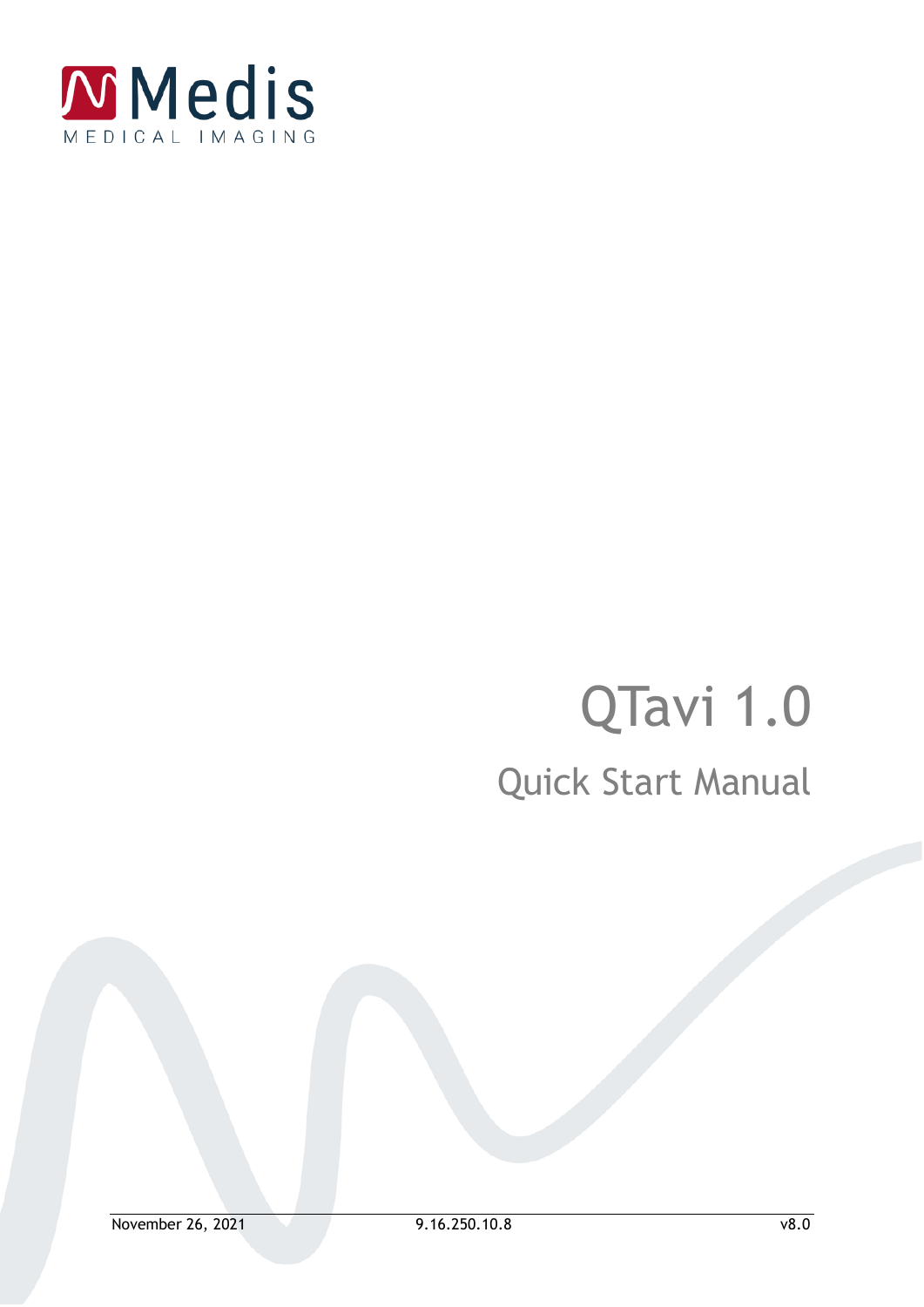### **Table of Contents**

| 1     |  |
|-------|--|
| 1.1   |  |
| 1.2   |  |
| 1.3   |  |
| 1.4   |  |
| 1.4.1 |  |
| 1.4.2 |  |
| 2     |  |
| 2.1   |  |
| 2.2   |  |
| 2.3   |  |
| 2.4   |  |
| 2.4.1 |  |
| 2.4.2 |  |
| 2.4.3 |  |
| 2.4.4 |  |
| 2.4.5 |  |
| 3     |  |
| 3.1   |  |
| 3.2   |  |
| 3.3   |  |
| 3.4   |  |
| 3.4.1 |  |
| 3.4.2 |  |
| 4     |  |
| 4.1.1 |  |
| 4.1.2 |  |
| 4.1.3 |  |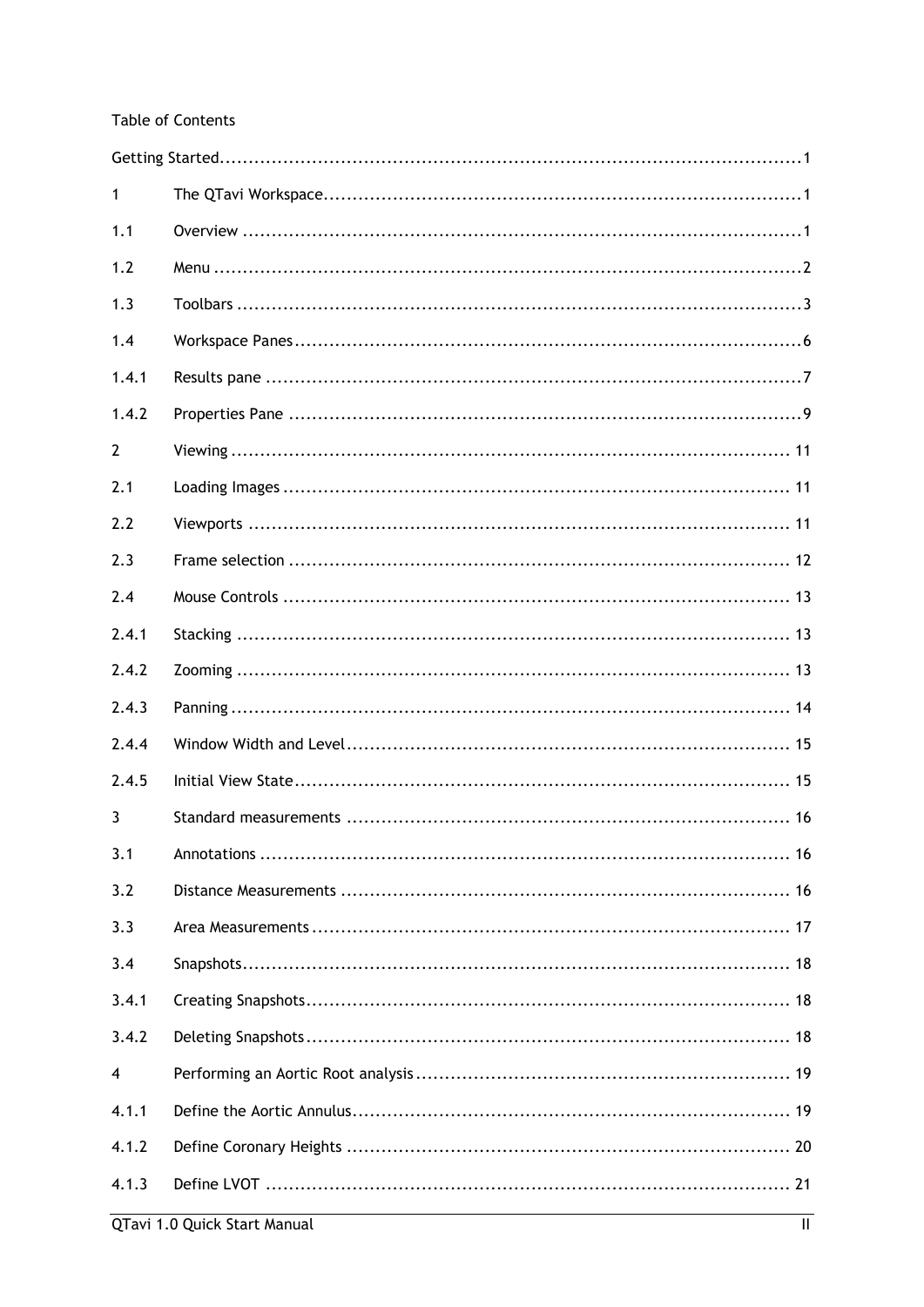| 4.1.4 |  |
|-------|--|
| 4.1.5 |  |
| 4.1.6 |  |
| 4.2   |  |
| 4.2.1 |  |
| 4.2.2 |  |
| 4.2.3 |  |
| 4.2.4 |  |
| 4.2.5 |  |
| 5     |  |
| 5.1   |  |
| 5.2   |  |
| 5.3   |  |
| 6     |  |
| 6.1   |  |
| 6.2   |  |
| 7     |  |
| 8     |  |
|       |  |
| 9     |  |
| 10    |  |
| 11    |  |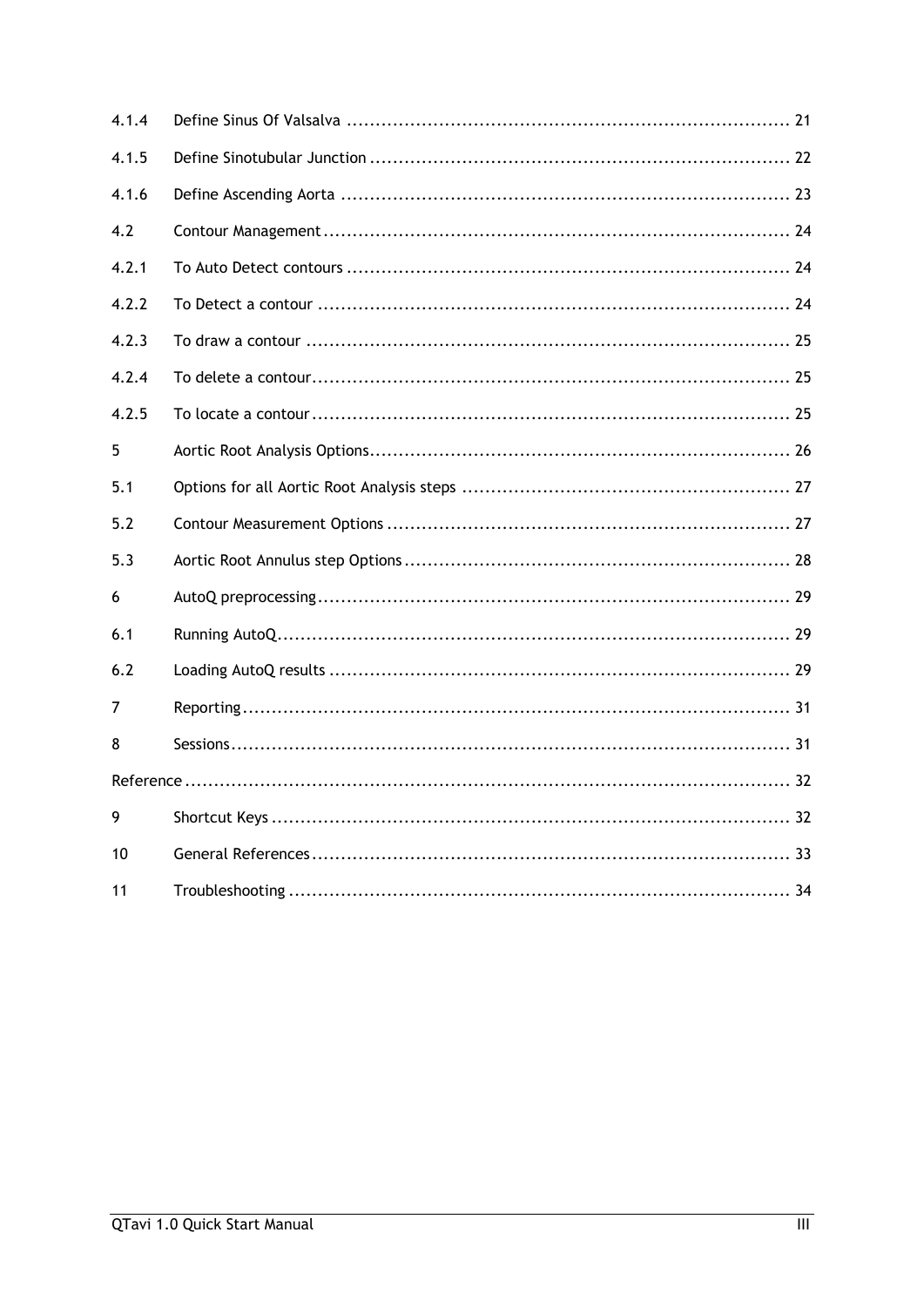## Getting Started

## <span id="page-3-1"></span><span id="page-3-0"></span>**1 The QTavi Workspace**

This chapter covers the following topics:

- Overview
- Menu bar
- Toolbars
- Workspace panes
- **Viewing**

## <span id="page-3-2"></span>**1.1 Overview**

The main workspace consists of a menu bar, toolbars, several workspace panes, and the central window area with Double Oblique/3D/MIP/VR image viewports.



You can customize the workspace by hiding, resizing or moving the workspace panes and toolbars. Any changes that you make to the workspace are saved for each individual Windows user.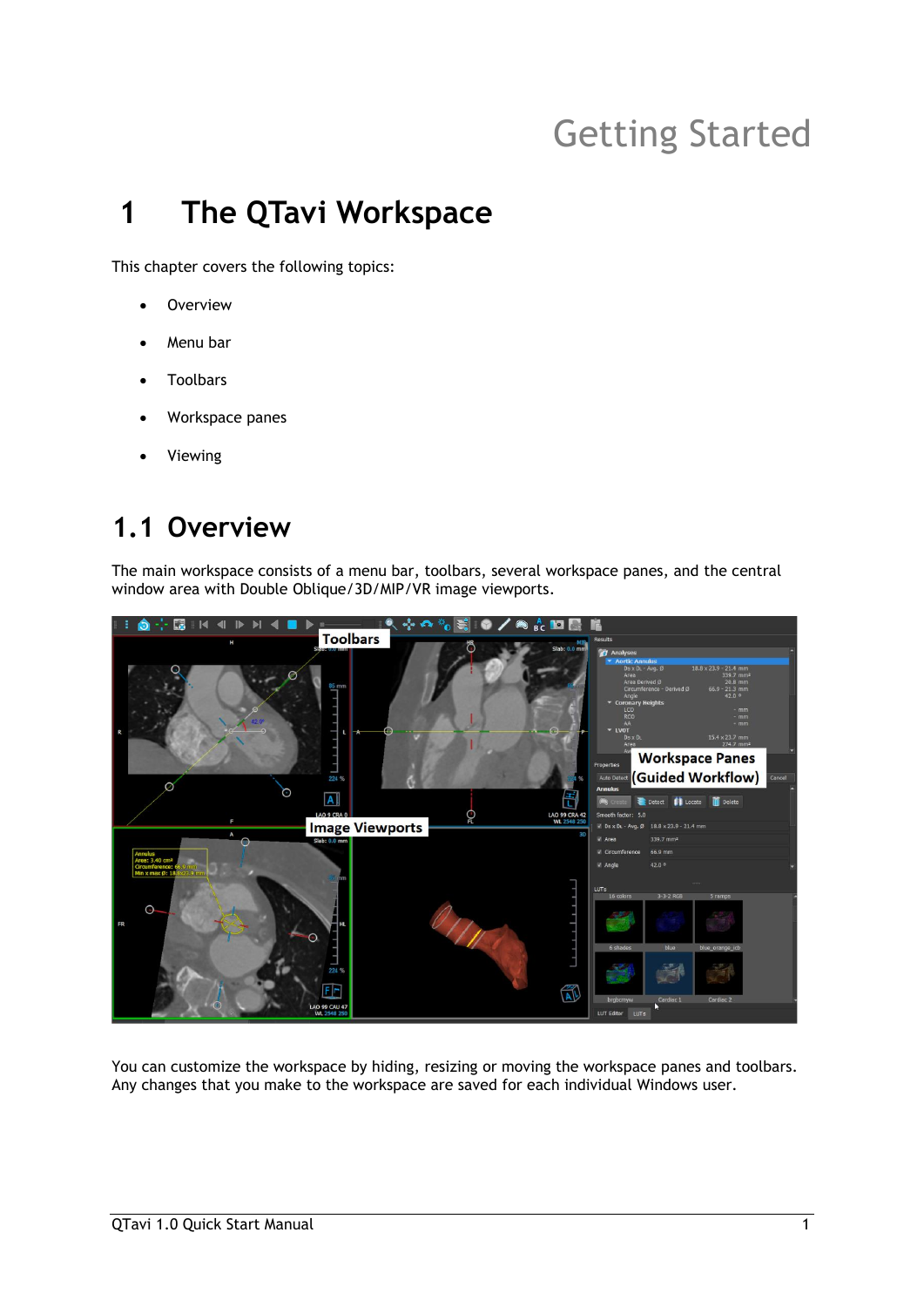## <span id="page-4-0"></span>**1.2 Menu**

The menu contains commands to activate the application functionality.

#### **To make the menu visible:**

• Click on the menu icon in the **General** toolbar.

The menu commands are organized into the following main menus; **Panes**, **Toolbars**, **Cine**, **Image Control, Procedures** and **Help.**

In addition there are menu items; **Reset layout, Reset Window/Level, Initial View State, Show/Hide axes** and **Options**. For some of these commands, tool buttons are available in the toolbars as shortcuts.

Menu commands may be grayed out when you are performing a procedure, such as a single vessel analysis. You can make the menu commands active by canceling or finishing the procedure.

| Menu                               |                                | Command            | <b>Description</b>                |
|------------------------------------|--------------------------------|--------------------|-----------------------------------|
| Panes                              |                                | Panes              | Show or hide a workspace<br>pane  |
| <b>Toolbars</b>                    |                                | <b>Toolbars</b>    | Show or hide a toolbar            |
| Cine                               |                                | Cine               | Control the frame selection       |
| Image control                      |                                | Image Control      | Control the image display         |
| Procedures                         |                                | <b>Procedures</b>  | Start a new procedure             |
| Reset layout<br>Reset Window/Level | F <sub>6</sub><br>$\mathbf{1}$ | Help               | User documentation and About      |
| Initial view state<br>Θ            |                                | Reset layout       | Reset the default layout          |
| Show/Hide axes                     | Ctrl+K                         | Reset Window/Level | Reset the default<br>window/level |
| Options<br>Help                    |                                | Initial view state | Reset the view state              |
|                                    |                                | Show/Hide axes     | Enable/disable crosshair axes     |
|                                    |                                | <b>Options</b>     | Application default settings      |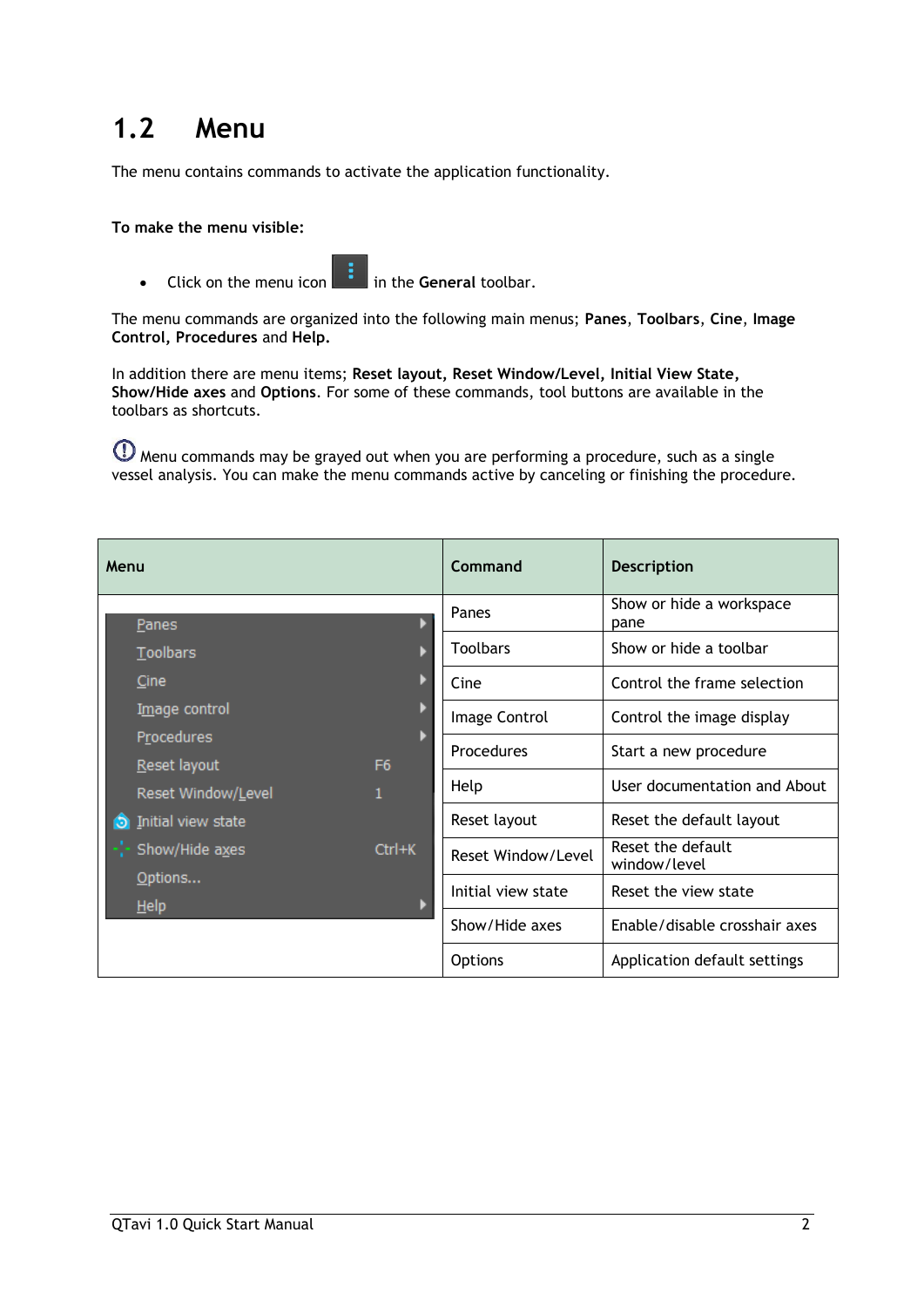## <span id="page-5-0"></span>**1.3 Toolbars**

You can move toolbars to another part of the main window. You can also show or hide toolbars.

### **To move a toolbar:**

• Click on the double-bar grip handle of the toolbar and drag it.

You can now move the toolbar to any location on the sides of the main window. Simply click and drag the toolbar to its new position. The position of the toolbar is saved when you close the application.

#### **To show or hide a toolbar:**

- 1. Select **> Toolbars**.
- 2. Select a check box to show the toolbar, clear a check box to hide the toolbar.

Or,

- 1. Right-click in the toolbar area. This opens a context menu.
- 2. Select a check box to show the toolbar, clear a check box to hide the toolbar.

The state of the toolbars is saved when you close the application.

| Icon                   | <b>Function</b>                                                                |
|------------------------|--------------------------------------------------------------------------------|
| <b>General Toolbar</b> |                                                                                |
|                        | Show the menu                                                                  |
|                        | Go to the initial view state, reset zoom \ pan \ window width \ window level   |
|                        | Crosshair Axes. Indicates the relative position of the other oblique viewports |
|                        | Toggle image overlay                                                           |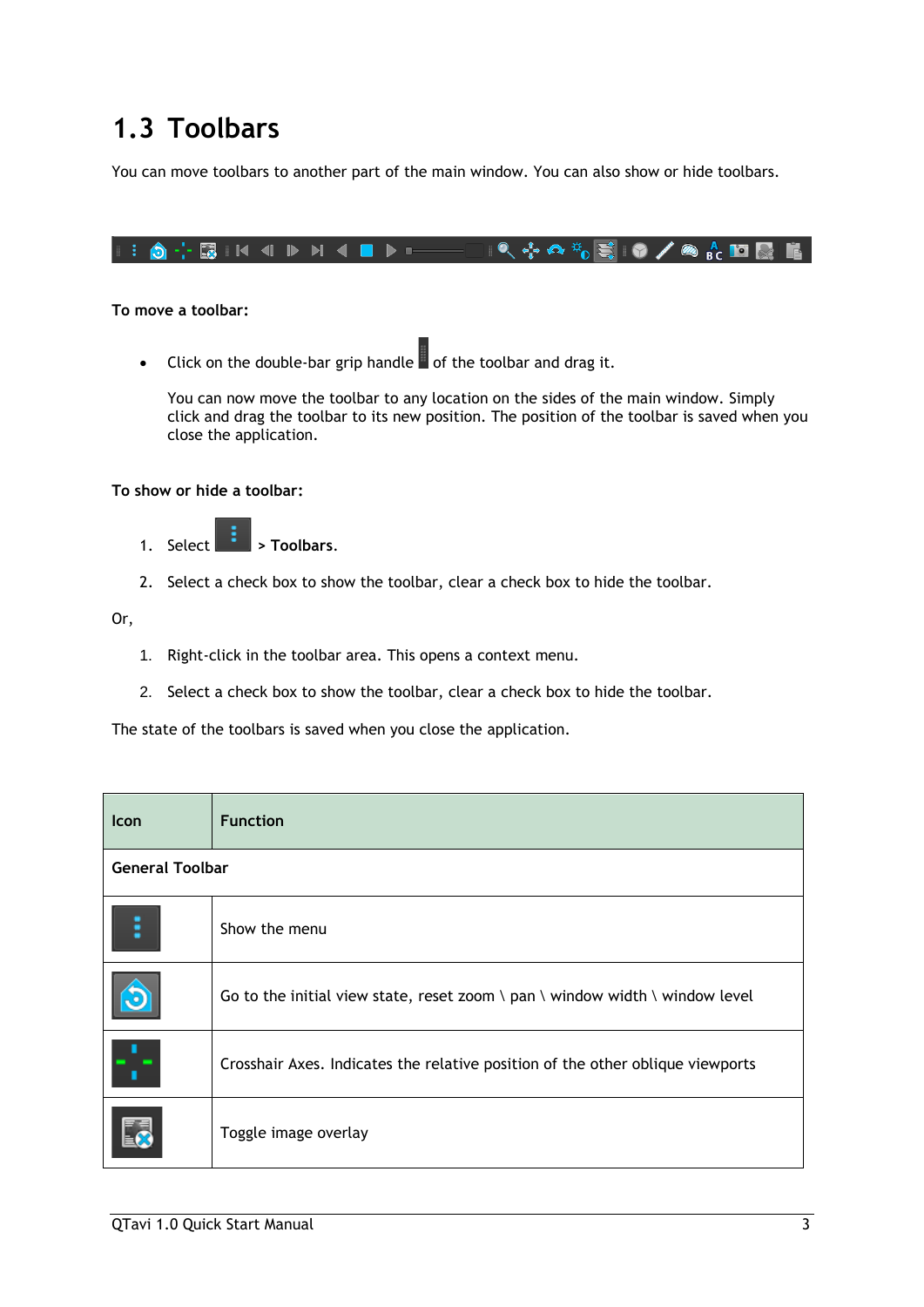| Icon                          | <b>Function</b>                              |
|-------------------------------|----------------------------------------------|
| <b>Cine Toolbar</b>           |                                              |
|                               | Go to the first frame                        |
| ◀                             | Go to the previous frame                     |
|                               | Go to the next frame                         |
|                               | Go to the last frame                         |
| ◀                             | Play a cine in backward direction            |
|                               | Stop the cine                                |
|                               | Play a cine in forward direction             |
|                               | Set the cine playback speed                  |
| <b>Mouse Controls Toolbar</b> |                                              |
| <b>A</b> 1                    | <b>Stack</b>                                 |
|                               | Zoom                                         |
|                               | Pan                                          |
|                               | Window width and window level                |
|                               | Rotate (only if the 3D viewport is selected) |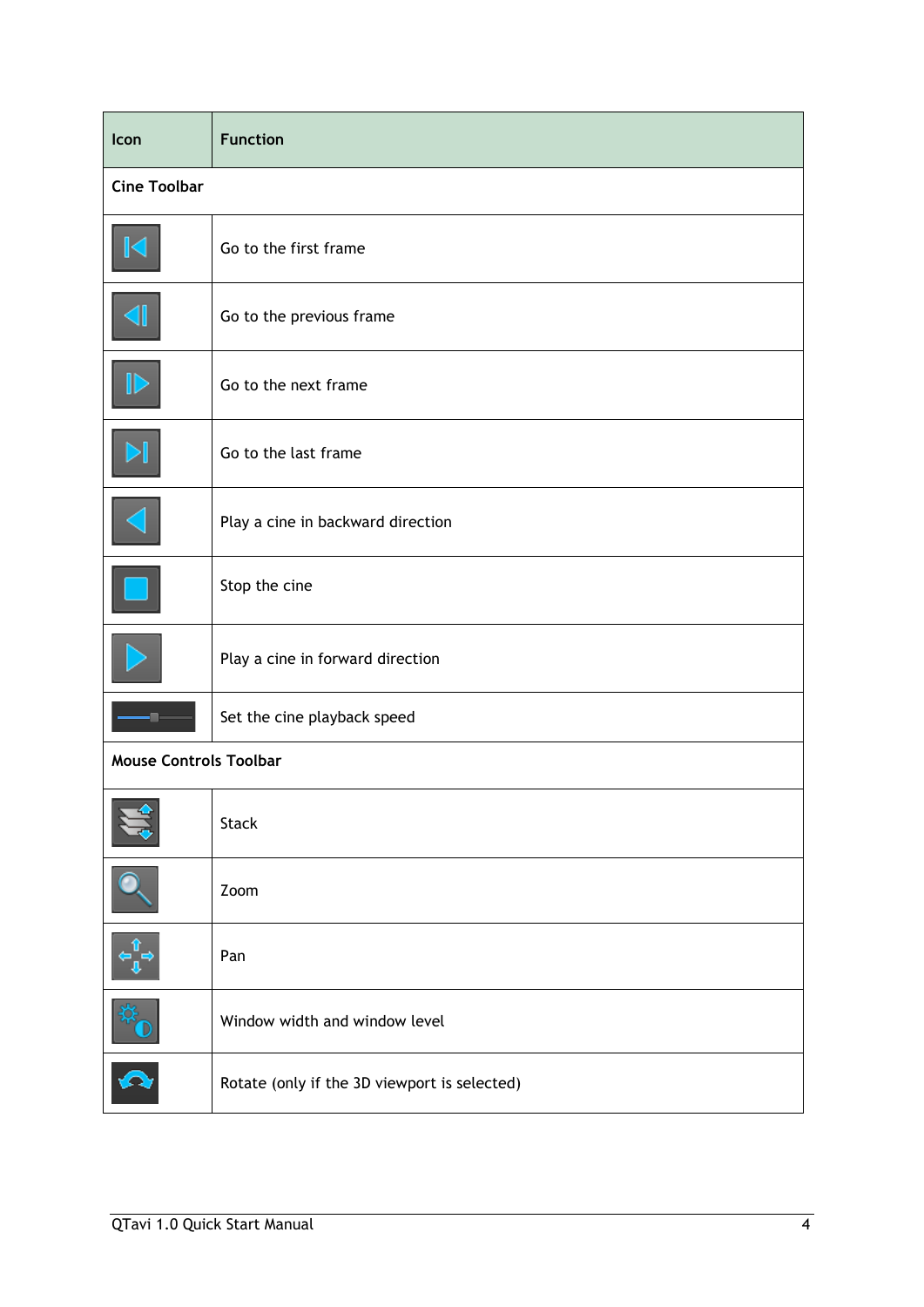| Icon | <b>Function</b>                               |  |  |  |  |  |  |
|------|-----------------------------------------------|--|--|--|--|--|--|
|      | <b>Procedures Toolbar</b>                     |  |  |  |  |  |  |
|      | Start an Aortic Root procedure                |  |  |  |  |  |  |
|      | Create a distance measurement                 |  |  |  |  |  |  |
|      | Create an area measurement                    |  |  |  |  |  |  |
|      | Create a text annotation                      |  |  |  |  |  |  |
|      | Create a snapshot                             |  |  |  |  |  |  |
|      | Copy all measurement results to the clipboard |  |  |  |  |  |  |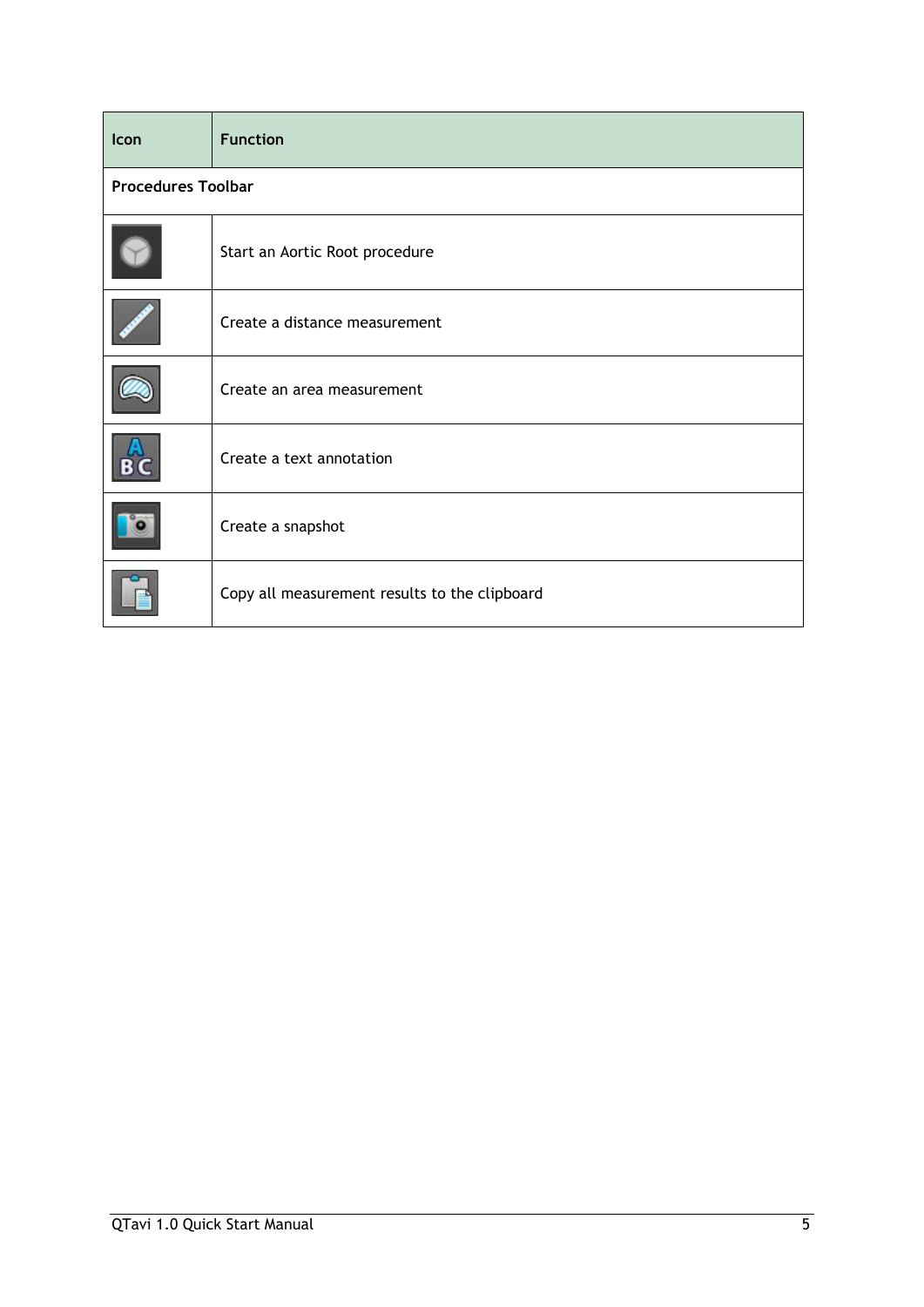## <span id="page-8-0"></span>**1.4 Workspace Panes**

By default, the workspace displays the following panes to the right of the image viewports:

- **Results**
- **Properties**
- **LUTs**
- **LUT Editor**

You can show or hide panes, dock panes, combine panes into one tabbed panel and remove panes from a panel.

#### **To show or hide a pane:**

• Select > **Panes**, and select a hidden pane to show it, or select a visible pane to hide it.

#### **To dock a pane:**

- 1. Click and drag the title bar of the pane.
- 2. Move the pane to the sides of the viewer window to select one of the dock areas.

As the pane approaches a dock area, the area is highlighted with a dotted line. The pane can be combined with another pane or inserted separately.

3. When the dock area of your choice appears highlighted, release the mouse button.

This docks the pane into the selected position.

#### **To combine panes into one tabbed panel:**

• Click and drag the title bar of the pane to the title bar of the pane with which you want to combine it.

This creates a tabbed panel.

#### **To remove panes from a panel:**

• Click and drag the title bar of the pane away from the panel.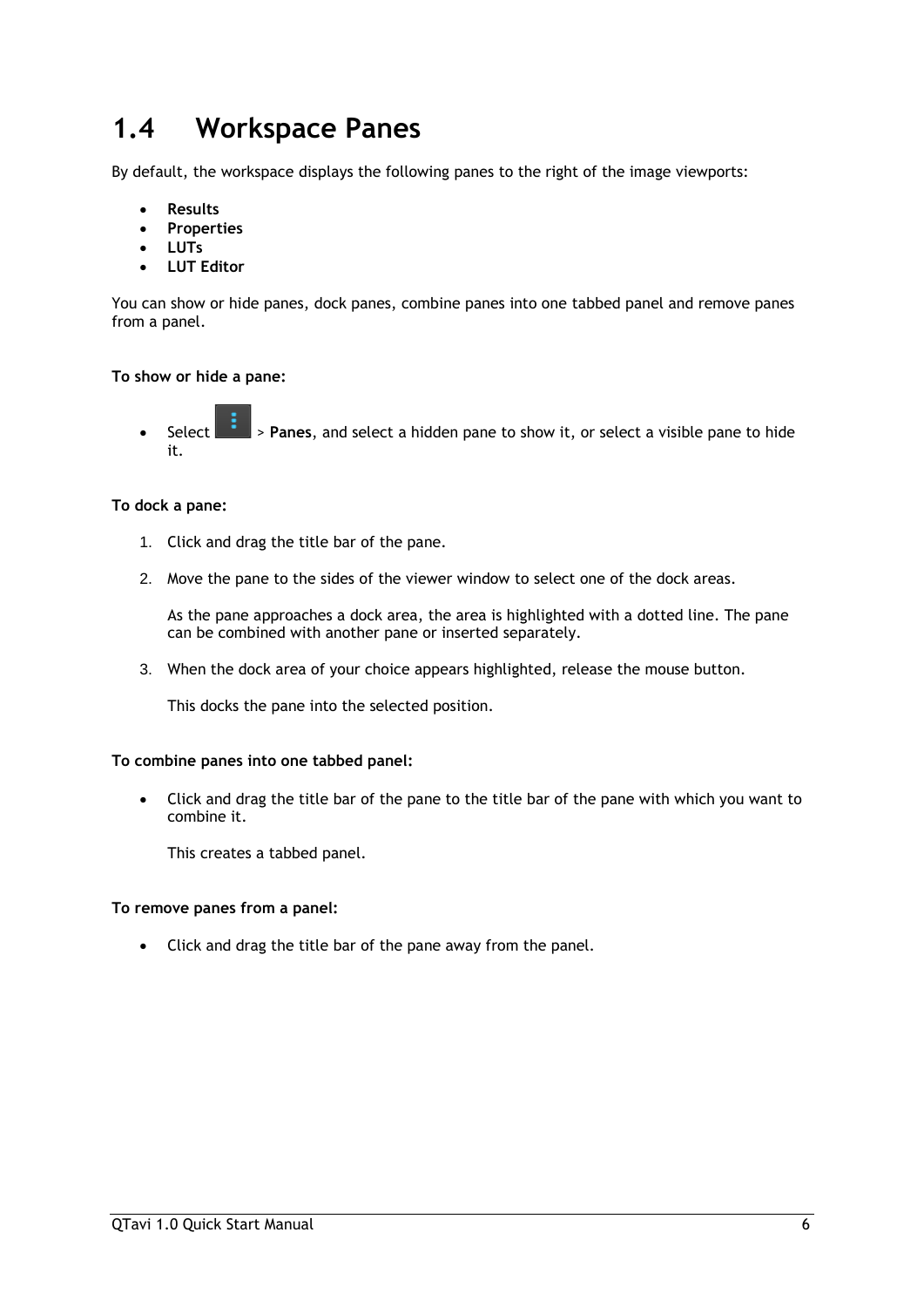### <span id="page-9-0"></span>**1.4.1 Results pane**

The **Results pane** has two purposes in QTavi.

- It shows standard procedures, i.e. measurements, annotations and snapshots performed on the series that is loaded in the viewport.
- Under the Analyses folder **The Analyses** the Aortic Root procedure can be managed by selecting one of the top down guided workflow Aortic Root analysis steps.

| <b>Results</b>               |                                        |                       |        |
|------------------------------|----------------------------------------|-----------------------|--------|
| <b>7</b> Analyses            |                                        |                       |        |
| Aortic Annulus               |                                        |                       |        |
| Ds x DL                      |                                        | $-x - mm$             |        |
|                              | Area - Derived Ø                       | $-$ mm <sup>2</sup>   |        |
|                              | Circumference - Derived Ø              | - mm                  |        |
| Angle                        |                                        | $-0$                  |        |
| <b>Coronary Heights</b>      |                                        |                       |        |
|                              |                                        | mm                    |        |
| <b>RCO</b>                   |                                        | mm                    |        |
|                              |                                        | mm                    |        |
| <b>LVOT</b>                  |                                        |                       |        |
| - -<br>Ds x DL<br>Area       |                                        | $-x - mm$             |        |
|                              |                                        | mm <sup>2</sup>       |        |
| Average Ø<br>Annulus d       |                                        | mm<br>mm              |        |
| Sinus Of Valsalva            |                                        |                       |        |
|                              | $LCS \times RCS \times NCS$<br>$X = X$ | mm                    |        |
| Average d                    |                                        | mm                    |        |
|                              | $- x -$                                | mm                    |        |
| Ds x DL<br>Area<br>Average Ø |                                        | mm                    |        |
|                              |                                        | mm                    |        |
| STJ                          |                                        |                       |        |
|                              | $X = X =$                              | mm                    |        |
|                              | LCC x RCC x NCC<br>Ds x DL<br>Area     | mm                    |        |
|                              |                                        | mm <sup>2</sup>       |        |
| Scending Aorta               |                                        |                       |        |
| Ds x DL<br>Area              |                                        | $-x - mm$             |        |
| Average Ø                    |                                        | mm <sup>2</sup>       |        |
|                              |                                        | mm                    |        |
| <b>Measurements</b>          |                                        |                       |        |
| <b>Annotations</b>           |                                        |                       |        |
| <b>Snapshots</b>             |                                        |                       |        |
|                              |                                        |                       |        |
| Sculptures                   |                                        |                       |        |
|                              |                                        |                       |        |
|                              |                                        |                       |        |
| Properties                   |                                        |                       |        |
| Auto Detect                  | 0%                                     |                       | Cancel |
|                              |                                        |                       |        |
| <b>Annulus</b>               |                                        |                       |        |
|                              | $\left  \cdot \right $ Locate          | $\overline{m}$ Delete |        |
| Create                       | Detect                                 |                       |        |
| Smooth factor: 0.0           |                                        |                       |        |
|                              |                                        |                       |        |
| $\vee$ Ds x DL               | $-x-$                                  |                       |        |
|                              |                                        |                       |        |
| $\sqrt{ }$ Area              |                                        |                       |        |
| √ Circumference              |                                        |                       |        |
|                              |                                        |                       |        |
|                              |                                        |                       |        |
|                              |                                        |                       |        |
|                              |                                        |                       |        |

You can collapse and expand an item by clicking it.

You can right-click a procedure to perform actions on the procedure. Depending on the type of procedure, you will get a context menu with several options. The options are only enabled when the measurement for that procedure or guided workflow results exists.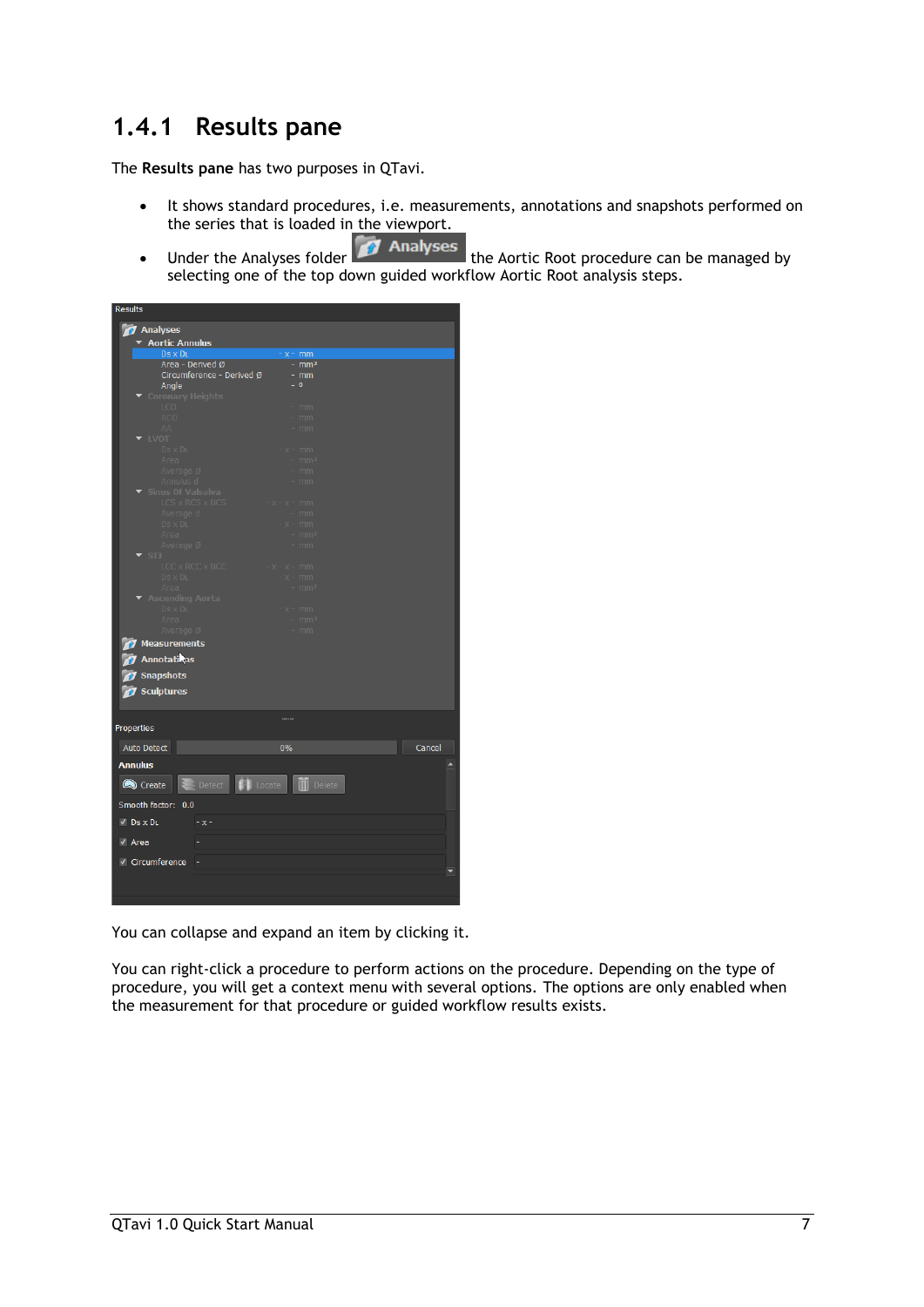

| Locate:                 | The image and the image orientation at which the procedure was<br>originally performed will be activated. Locate is automatically done for<br>QTavi analysis steps when you select a step. |  |  |  |  |
|-------------------------|--------------------------------------------------------------------------------------------------------------------------------------------------------------------------------------------|--|--|--|--|
|                         | (1) Locate may be grayed out. This menu item is activated by cancelling<br>or finishing the active procedure.                                                                              |  |  |  |  |
| Copy:                   | The annotation label, distance measurement and value, area<br>measurement and values, or the snapshot image is copied to the<br>clipboard.                                                 |  |  |  |  |
| Remove:                 | The procedure is deleted.                                                                                                                                                                  |  |  |  |  |
| Activate analysis step: | Click on the desired analysis step, in the Results pane.                                                                                                                                   |  |  |  |  |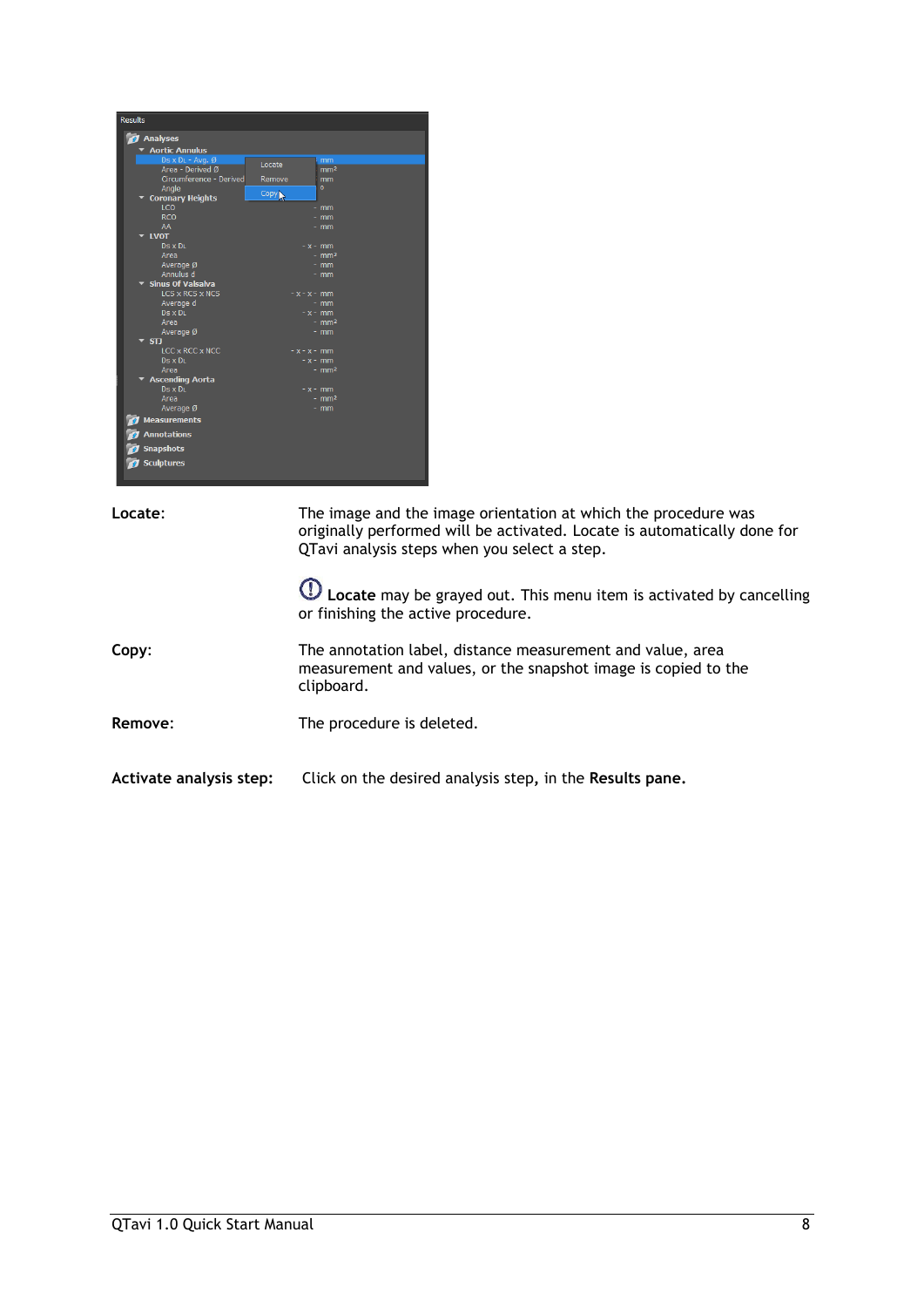### <span id="page-11-0"></span>**1.4.2 Properties Pane**

The **Properties** pane shows the properties of the selected procedure. You can modify the QTavi analysis steps or the standard procedures, i.e. measurements, annotations or snapshot procedures.

Using the **Properties** pane you can edit the properties of the measurements, annotations and snapshots in addition to editing properties of the actively selected step of the QTavi analysis.

### **1.4.2.1 Properties: Aortic Root analysis**

QTavi analysis steps are individually activated by clicking the step in the Results pane. Once selected, the corresponding **Properties** pane is shown.

From the **Properties** pane of the active step, all the measurements can be created, located or deleted. The **Properties** pane shows all measurement details that pertain to that step.

The **Properties** pane allows you to choose whether to display or hide the details of measurements that are to be shown in the **Procedures** (Results) pane.

All steps of the guided workflow will be activated once the Annulus plane contour is drawn.

### **To start and to modify a step in the Aortic Root analysis steps:**

1. On the **Results pane**, select the appropriate analysis step.

### **1.4.2.2 Properties: Calipers, Annotations and Snapshots**

The **Properties** Pane defines both labels and details of the procedure.

### **To modify a label (Measurements, Annotations and Snap-Shots):**

- 1. On the **Results pane**, select the procedure.
- 2. On the **Properties** pane, click the ellipsis **on the right of the Label field and select a** predefined label, or type a custom label and press Enter.

| Properties |                    |  |  |  |  |  |  |  |
|------------|--------------------|--|--|--|--|--|--|--|
|            | Label: Distance 01 |  |  |  |  |  |  |  |
|            | $9.1$ mm           |  |  |  |  |  |  |  |
|            |                    |  |  |  |  |  |  |  |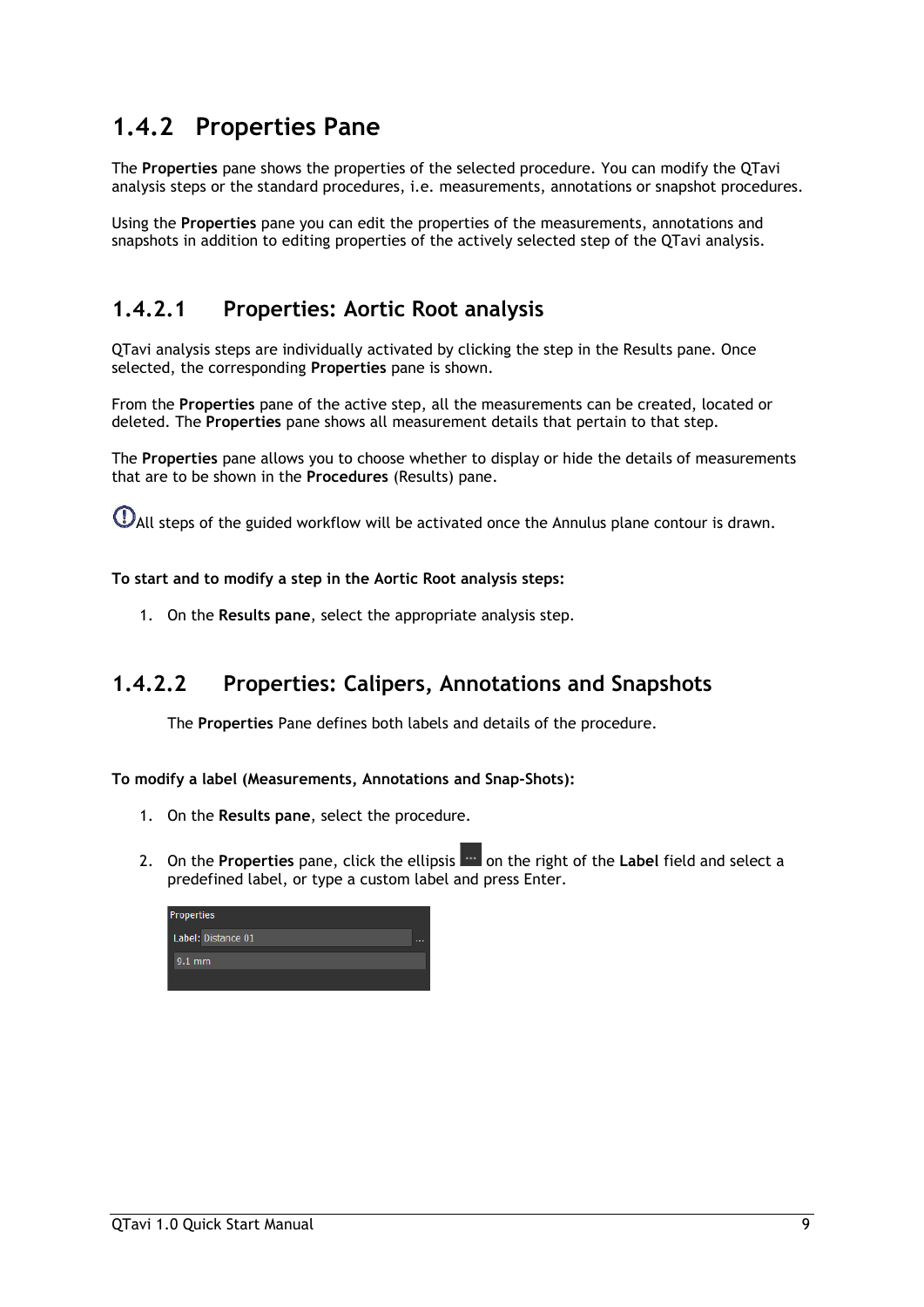| Properties           |                    |                              |  |  |
|----------------------|--------------------|------------------------------|--|--|
| Label: Stent_MPA (2) | <b>Veins</b>       |                              |  |  |
| 29.8 mm              | Pulmonary          |                              |  |  |
|                      | Aorta              |                              |  |  |
|                      | PV annulus (1)     | Valves                       |  |  |
|                      | PV annulus (2)     | <b>RVOT</b>                  |  |  |
|                      | $TV$ annulus $(1)$ | <b>Defects</b>               |  |  |
|                      | TV annulus (2)     | Coronaries                   |  |  |
|                      | MV annulus (1)     | <b>Stents</b>                |  |  |
|                      | MV annulus (2)     | <b>Pericardial Thickness</b> |  |  |
|                      | AV annulus (1)     |                              |  |  |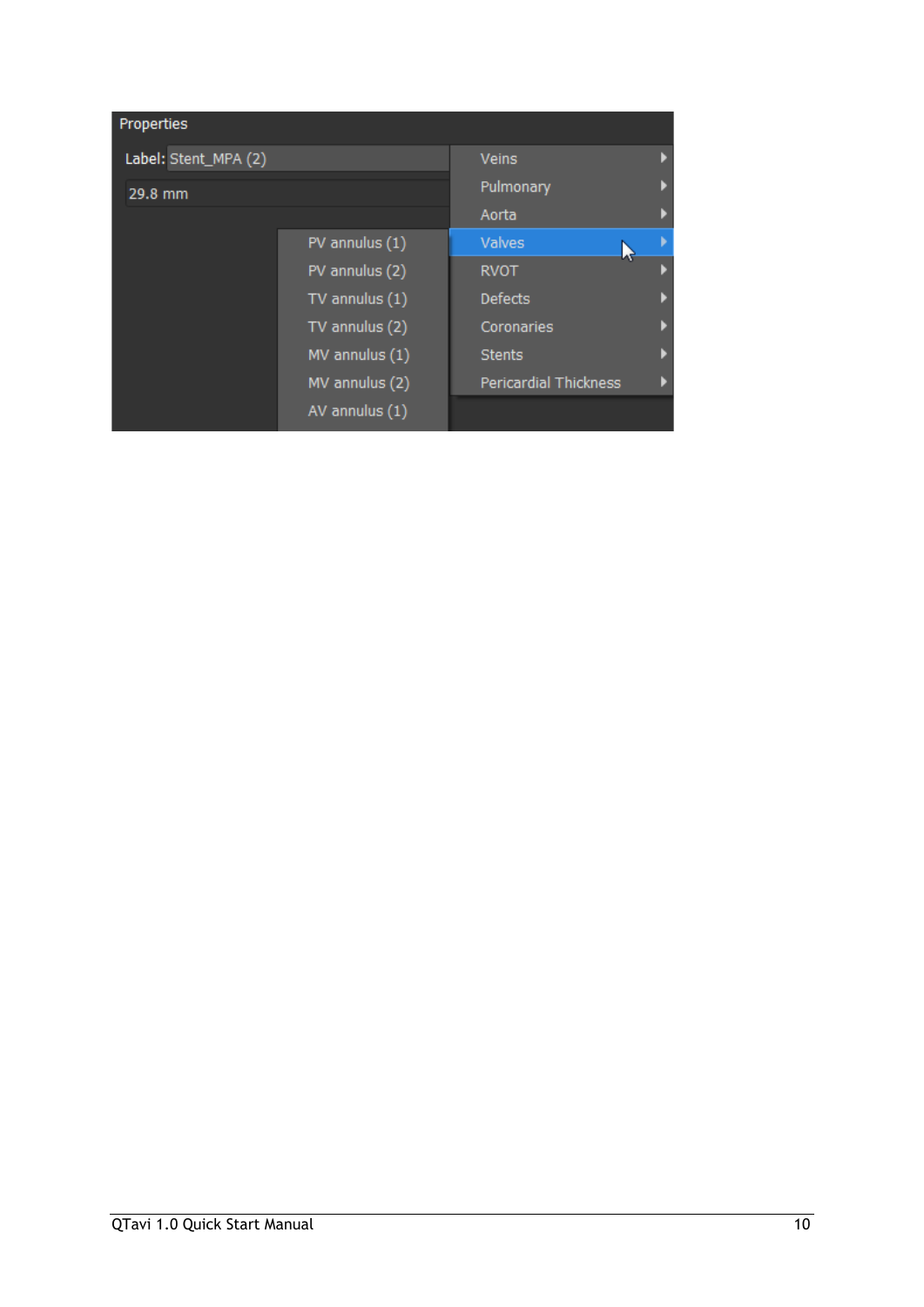## <span id="page-13-0"></span>**2 Viewing**

## <span id="page-13-1"></span>**2.1 Loading Images**

Images can be loaded into QTavi from the **Series Browser** of Medis Suite. Refer to the Medis Suite user manual for detailed instructions.

**To load images from the Series Browser of Medis Suite**

- 1. Click an item in the image view or text view of the Medis Suite **Series Browser** to select it.
- 2. Click and drag the selected item onto any viewport.

Or,

1. Double click an item in the image view or text view of the Medis Suite **Series Browser**.

This will load the image into the viewport. A Cine will start playing to present all individual image frames.

QTavi only loads CT DICOM images.

## <span id="page-13-2"></span>**2.2 Viewports**

The viewport text overlay displays detailed information about the patient, the hospital, the image acquisition, and the display settings.

**To show or hide the patient and image information:**

- Select **> Options**, **Hangings**.
- Select or deselect **Show patient information** or **Show image information**.

### **To maximize an image in the viewport:**

• Double-click the image.

This maximizes the image, so that it takes up the entire viewport.

To return to the original viewport layout, double-click the image again.

Interactive graphics are displayed in blue color  $\frac{[Frame: 21/53]}{[Table: 21/53]}$  and allow you to change image or display properties with your mouse.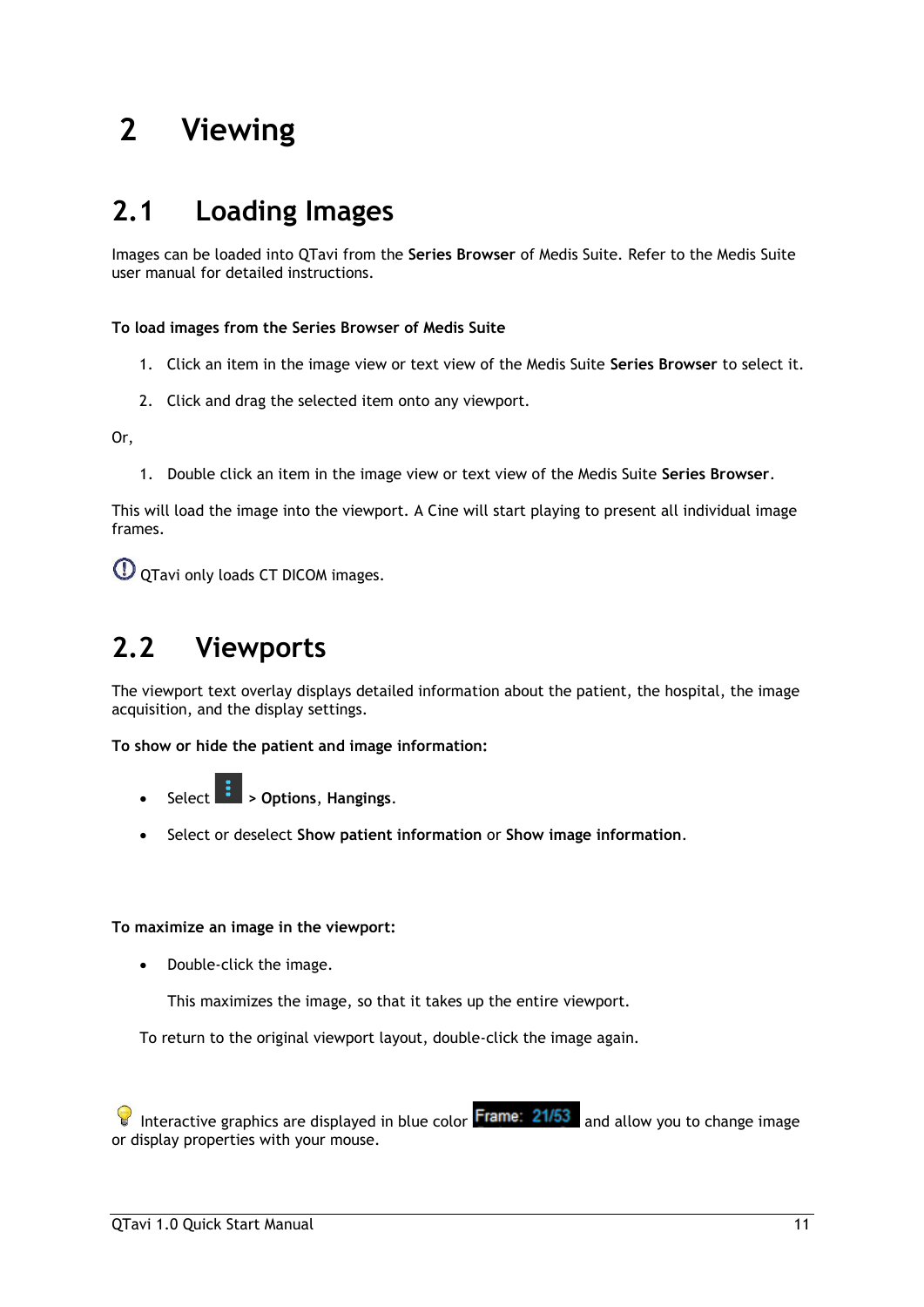## <span id="page-14-0"></span>**2.3 Frame selection**

You can move forward or backward through frames in the image in several ways.

Moving through frames can be done by using buttons:

on the Viewing toolbar to move to the previous or next frame.

Or,

Click  $\Box$  or  $\Box$  on the Viewing toolbar to play a cine through the frames in backward or forward direction. Click  $\Box$  to stop the cine.

Or,

Click  $\Box$  or  $\Box$  on the Viewing toolbar to move to the first or last frame.

Moving through frames can be done by using keys:

• Press the left or right arrow key to move to the previous or next frame.

Or,

• Press CTRL + left arrow, CTRL + right arrow to play a cine through the frames in backward or forward direction. Press Esc to stop the cine.

Or,

• Press HOME or END to move to the first or last frame.

Moving through frames can be done by using interactive graphics:

• Click the interactive graphics for frame selection ('Frame') on the viewports to move to the next frame.

Or,

• Right-click the interactive graphics for frame selection ('Frame') and enter the desired frame number.

 $\sqrt{\frac{1}{2}}$  The cine speed can be modified with the slider  $\sqrt{\frac{1}{2}}$  in the Viewing toolbar.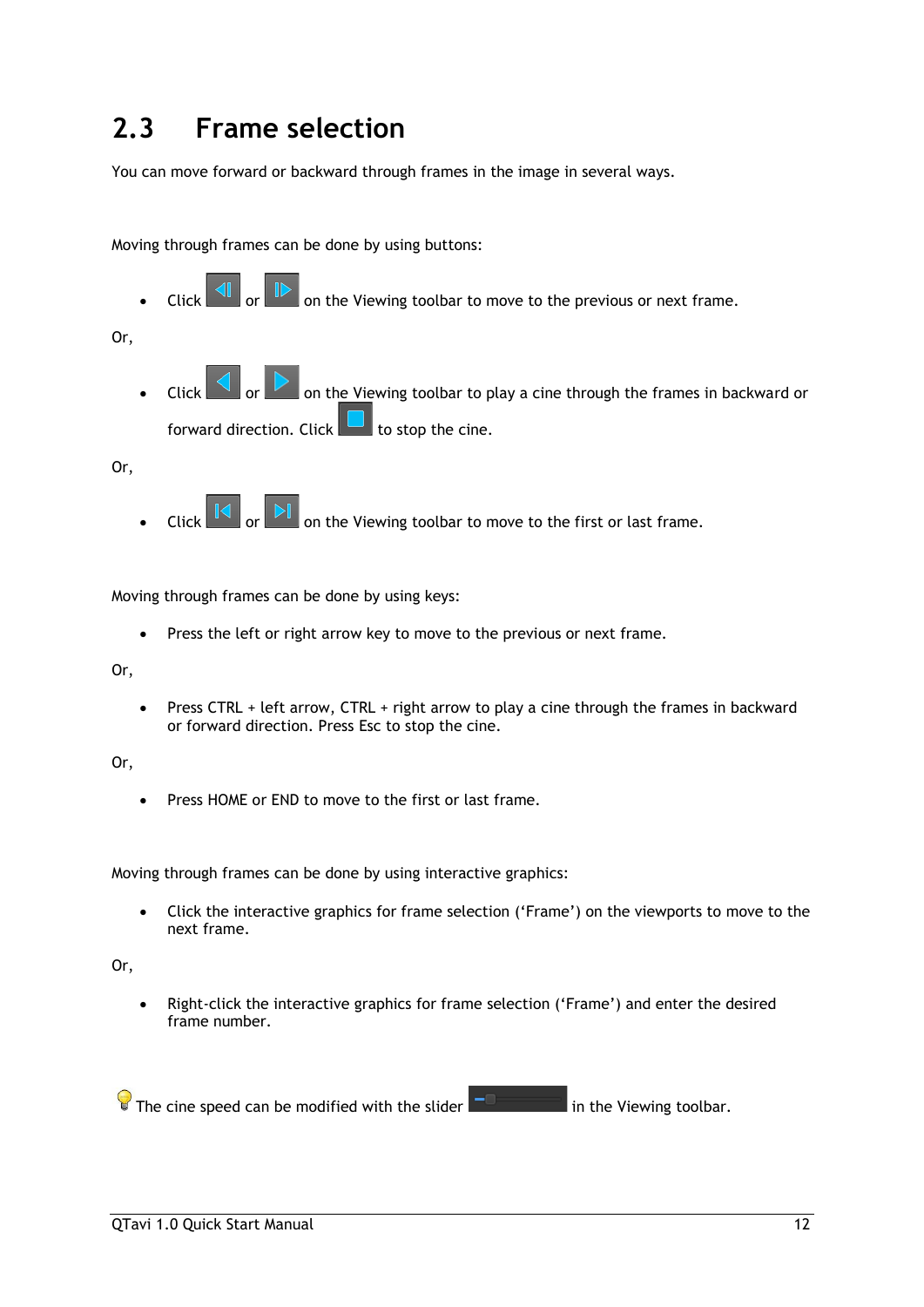## <span id="page-15-0"></span>**2.4 Mouse Controls**

## <span id="page-15-1"></span>**2.4.1 Stacking**

You can move through the frames using **Stacking** when you see the stack cursor .

#### **To activate the stacking mouse control:**

 $\overline{\mathsf{C}}$  in the mouse controls toolbar.

#### Or,

• Select **Stacking** from the viewport context menu.

#### **To stack forward or backward through frames:**

• Click and drag the mouse left and right or down and up to scroll through the frames. It will loop to the first or last frame.

Or,

• Independent of the stacking mouse control status, you can scroll the mouse wheel to stack through the frames. It will stop at the first or last frame.

The current frame number is displayed on the overlay graphics in the viewport ('Frame:').

## <span id="page-15-2"></span>**2.4.2 Zooming**

You can zoom in and out of the viewport using **Zooming** when you see the magnify cursor  $\mathbb{Q}$ .

### **To activate the zooming mouse control:**

Click  $\left[\begin{matrix}\bullet\\\bullet\end{matrix}\right]$  in the mouse controls toolbar.

Or,

• Select **Zooming** from the viewport context menu.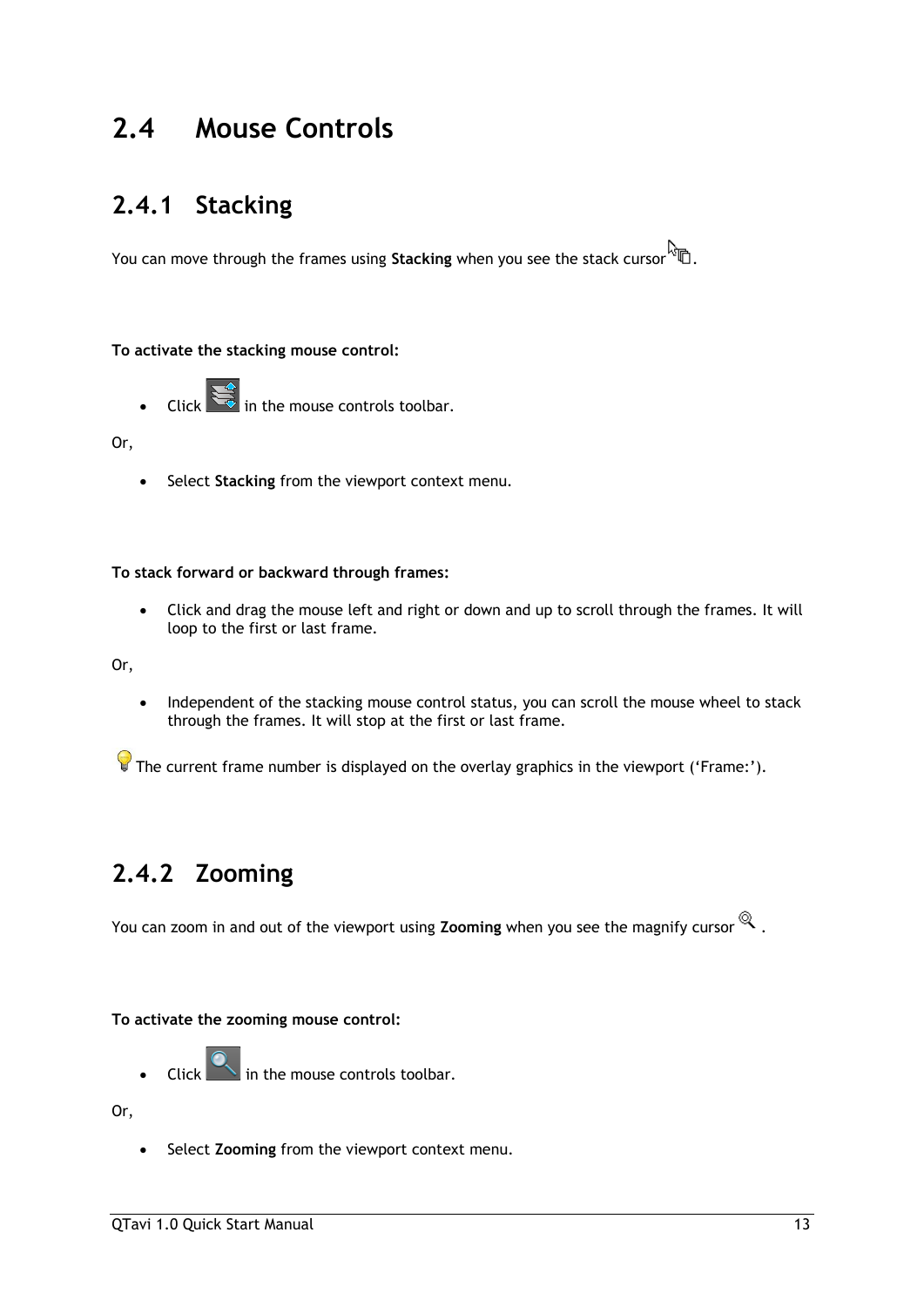### **To zoom in and out:**

• Click and drag the mouse forward and backward to zoom in and out.

Or,

• Independent of the zooming mouse control status, you can click and drag on the interactive zoom scale graphics, or hold Ctrl and scroll the mouse wheel up and down, to zoom in and out.

 $\sqrt{\ }$  The current zoom factor is displayed on the scale graphics in the viewport. The value above the scale is the physical size of the scale. The number below the scale indicates the relative zoom: 100% means one display pixel equals one acquisition pixel.



### <span id="page-16-0"></span>**2.4.3 Panning**

You can move the image within the viewport left, right, up and down using **Panning** when you see the hand cursor  $\mathbb{C}$ .

**To activate the panning mouse control:**

Click  $\begin{bmatrix} \downarrow^{\hat{T}} \\ \downarrow^{\hat{T}} \end{bmatrix}$  in the mouse controls toolbar.

Or,

• Select **Panning** from the viewport context menu.

### **To pan the image:**

• Click and drag the mouse in any direction.

#### Or,

• Independent of the panning mouse control status, you can middle-click and drag the mouse in any direction to pan the image.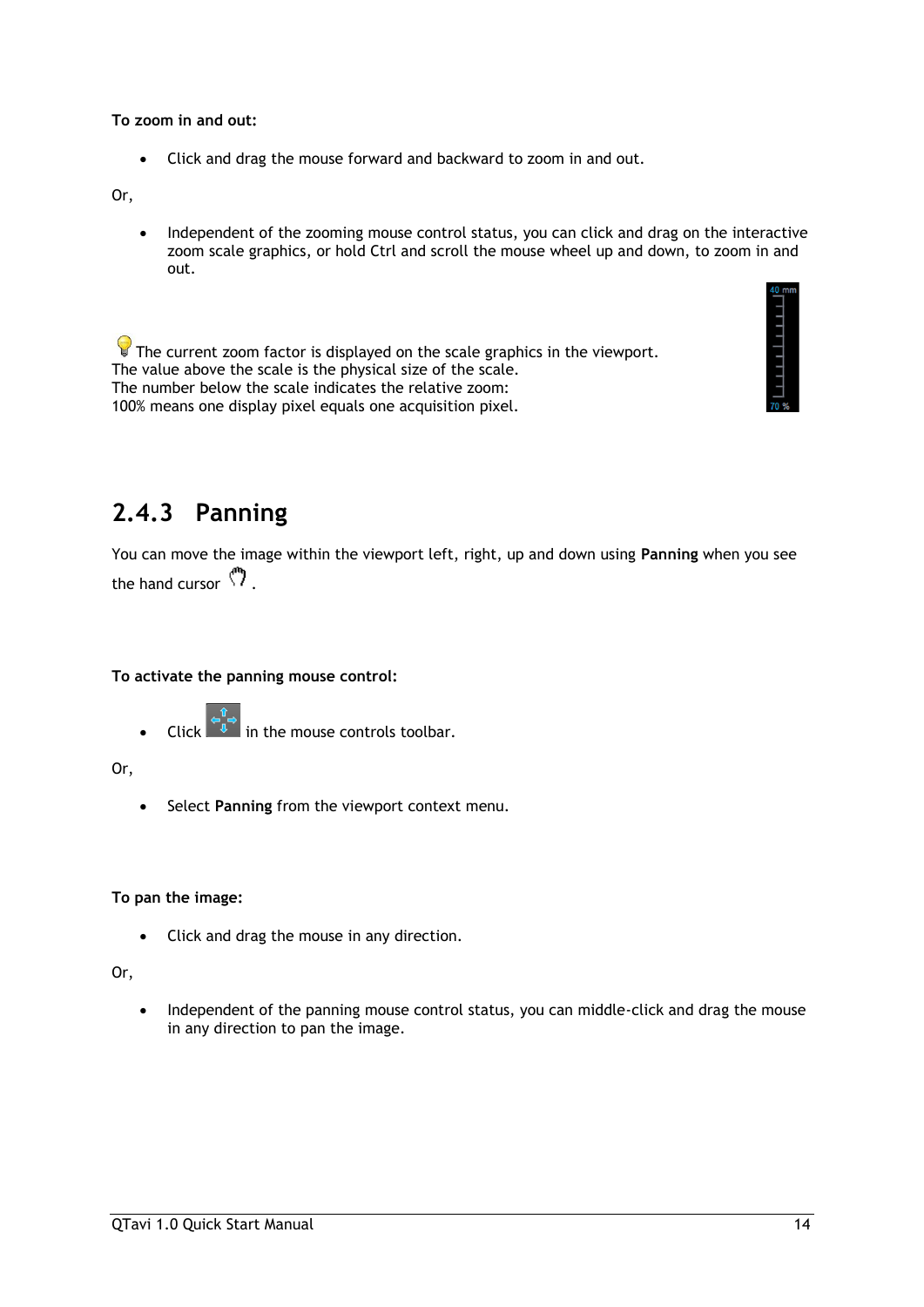### <span id="page-17-0"></span>**2.4.4 Window Width and Level**

You can adjust the window width and level (WWL) when you see the WWL cursor  $\mathbb{R}$ .

### **To activate the window/level mouse control:**

Click  $\left[\begin{matrix} x \\ y \end{matrix}\right]$  in the mouse controls toolbar.

### Or,

• Select **Window/Level** from the viewport context menu.

### **To adjust the window width and level:**

- Click and drag
	- o Right or left to increase or decrease the width.
	- o Down or up to increase or decrease the level.

### Or,

- Independent of the window/level mouse control status, right-click and drag
	- o Right or left to increase or decrease the width.
	- o Down or up to increase or decrease the level.

### Or,

• Independent of the window/level mouse control status, click on the window width or level interactive graphics and drag up or down to increase or decrease the window width or level.

Or,

• Independent of the window/level mouse control status, right-click on the window width or level interactive graphics and enter the desires values.

 $\bigcirc$  The current window width and level values are displayed in the lower-right overlay graphics in the viewport.

### <span id="page-17-1"></span>**2.4.5 Initial View State**

**To reset the zooming, panning and window width and level settings to the initial view state:**

Click  $\boxed{\bigcirc}$  to reset the zooming, panning and window width and level.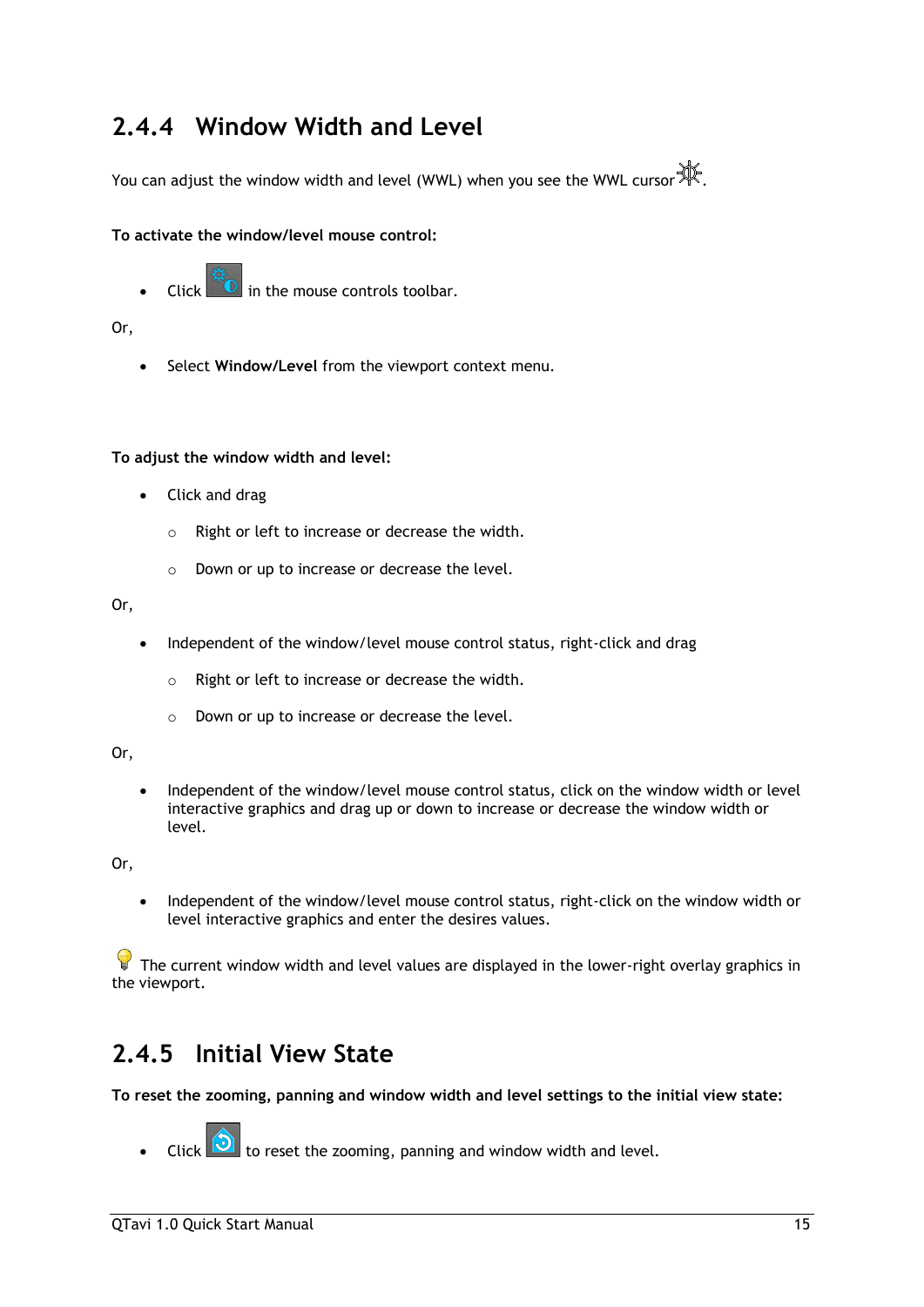## <span id="page-18-0"></span>**3 Standard measurements**

QTavi supports the following standard measurements:

- Annotations,
- Distance measurements,
- Area measurements,
- Snapshots.

## <span id="page-18-1"></span>**3.1 Annotations**

You can add annotations to a viewport to mark it for analysis or to draw attention to specific details. Annotations are displayed in the viewport. All annotations of the active study are listed on the **Results pane**.



When you select another series or navigate to another time point in the active series, your annotation is no longer displayed in the viewport. This is because the point to which the annotation refers does not lie on the currently visible image. To see your annotation again, right-click on the annotation on the **Results pane** and select **Locate**; or double-click on the annotation on the **Results pane**.

For details on creating, editing and deleting annotations, see the Medis Suite User Manual.

## <span id="page-18-2"></span>**3.2 Distance Measurements**

You can measure the distance from one point to another. When you have measured a distance, you can modify the annotation and the end points of the measurement. All distance measurements of the active study are listed on the **Results pane**. All distance measurements of the active session are listed on the **Results** pane of Medis Suite.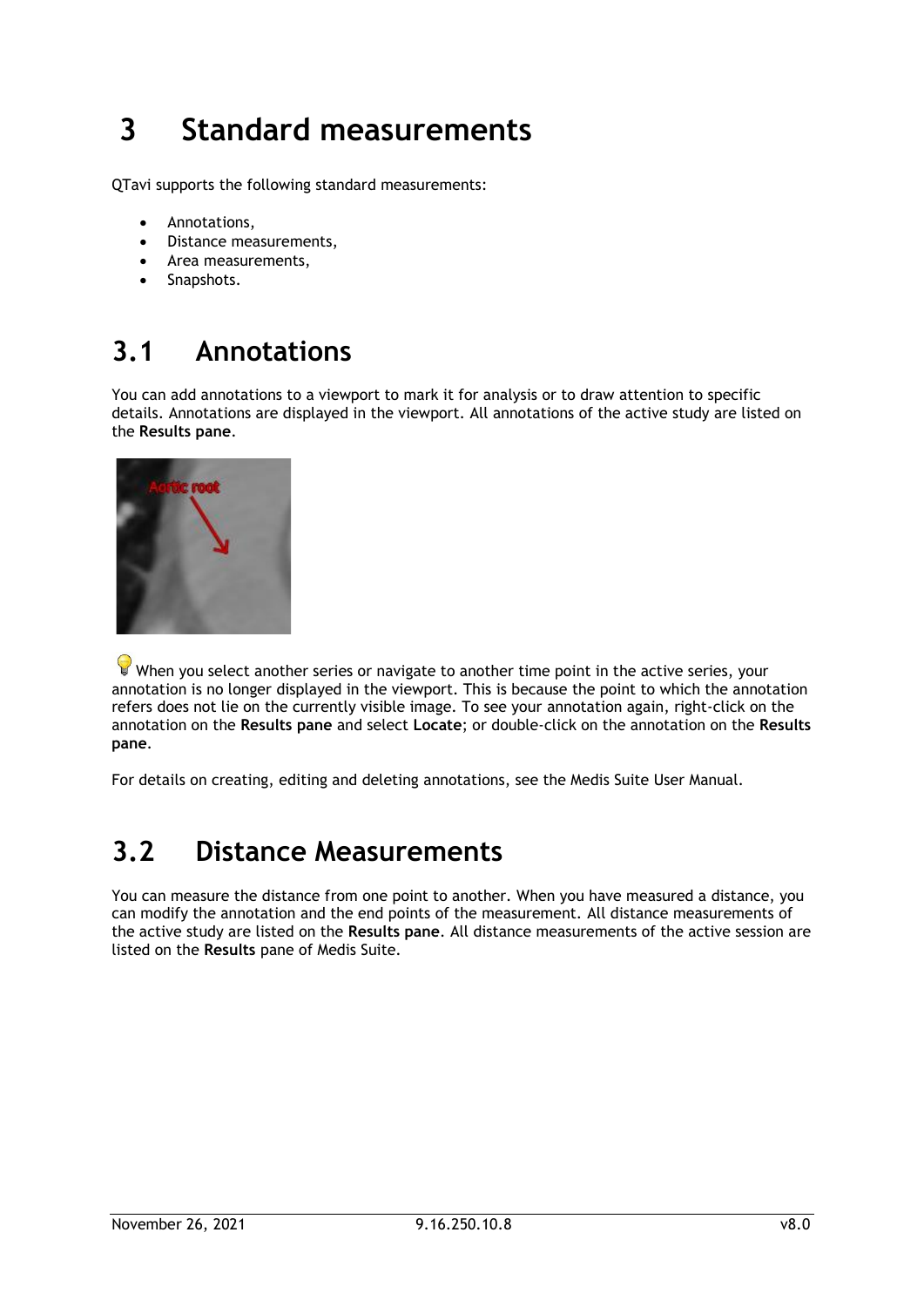

 $\blacktriangleright$  When you select another series or navigate to another time point in the active series, your distance measurement may not be displayed on the viewport. This is because the points between which you measured do not lie on the currently visible image. To see your measurement again, right-click on the measurement on the **Results pane** and select **Locate**; or double-click on the measurement on the **Results pane**.

For details on creating, editing, and deleting distance measurements and copying the results to clipboard, see the Medis Suite User Manual.

## <span id="page-19-0"></span>**3.3 Area Measurements**

You use the area measurement tool to draw and measure 2D areas. When you have measured an area, you can modify the area contour or annotation. All area measurements of the active study are listed on the **Results pane**. All area measurements of the active session are listed on the **Results** pane of Medis Suite.



When you select another series or navigate to another time point in the active series, your area measurement may not be displayed on the viewport. This is because the image on which you measured the area is not the same as the currently visible image. To see your measurement again, right-click on the measurement on the **Results pane** and select **Locate**; or double-click on the measurement on the **Results pane**.

For details on creating, editing, and deleting area measurements and copying the results to clipboard, see the Medis Suite User Manual.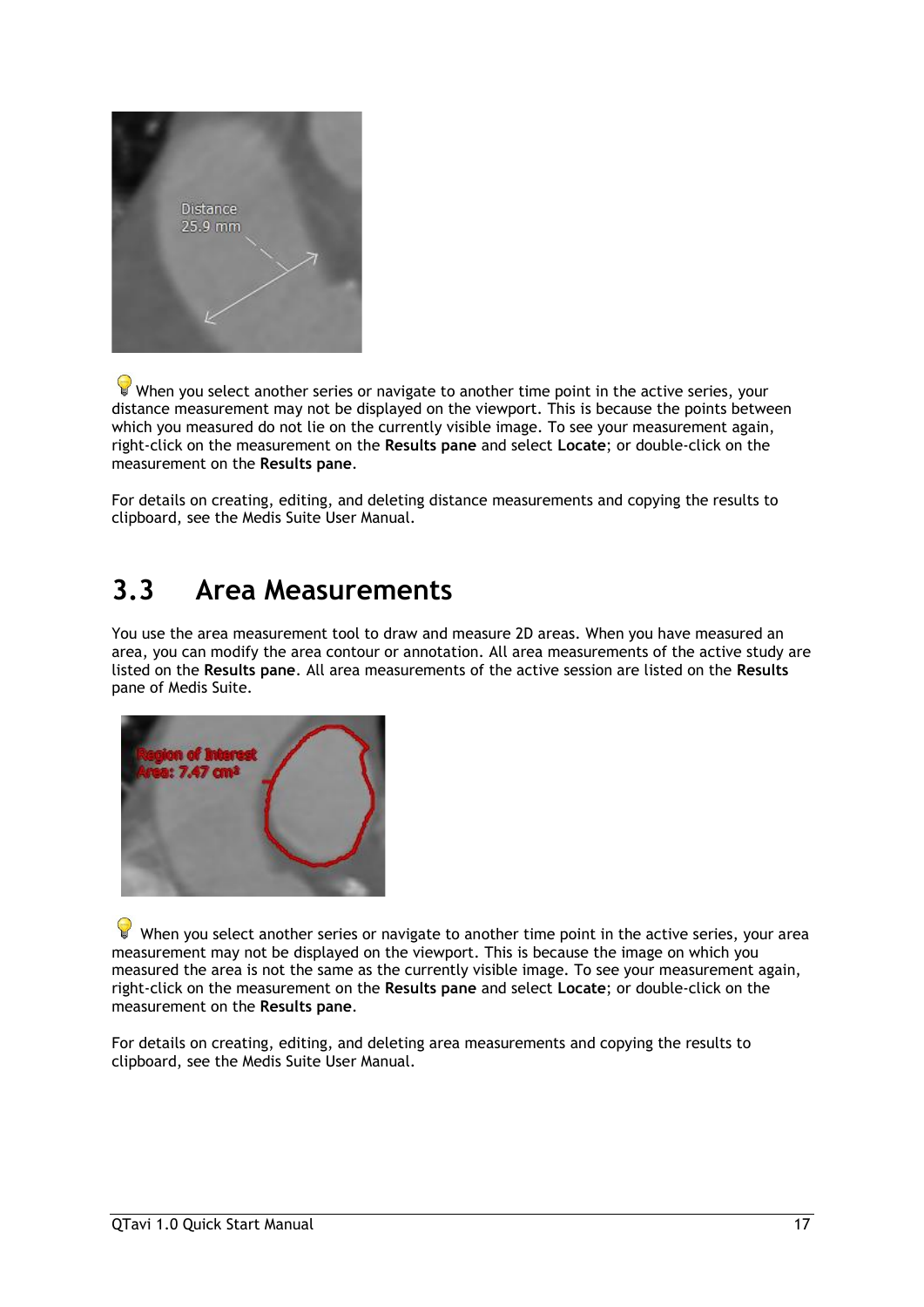## <span id="page-20-0"></span>**3.4 Snapshots**

You can save snapshots as evidence of an analysis or diagnosis. Snapshots are displayed on the **Properties** pane, and are listed on the **Results pane**. When a snapshot is created, you can modify the name at any time.

 $\bullet$  When you select another series or navigate to another time point in the active series, the annotations and measurements shown in the snapshot may not be displayed on the viewport. This is because the points at which the annotations and measurements were created do not lie on the currently visible image. To return to the same series and time point where a snapshot was created, right-click on the snapshot on the **Results pane** and select **Locate**; or double-click on the snapshot on the **Results pane**.

## <span id="page-20-1"></span>**3.4.1 Creating Snapshots**

You can create a snapshot of the current state of a viewport.

### **To create a snapshot:**

1. Click in the toolbar, or press the S key, or select > **Procedures > Snapshot**.

A snapshot is taken of the active viewport.

2. On the **Properties** pane, click the ellipsis **on the right of the Label field and select a** predefined label, or type a custom label and press Enter.

## <span id="page-20-2"></span>**3.4.2 Deleting Snapshots**

You can delete any snapshot that was created.

### **To delete a snapshot:**

- 1. Select the snapshot in the Snapshots list on the **Results pane**.
- 2. Press Delete on your keyboard or right-click and select **Remove**.

This deletes the snapshot.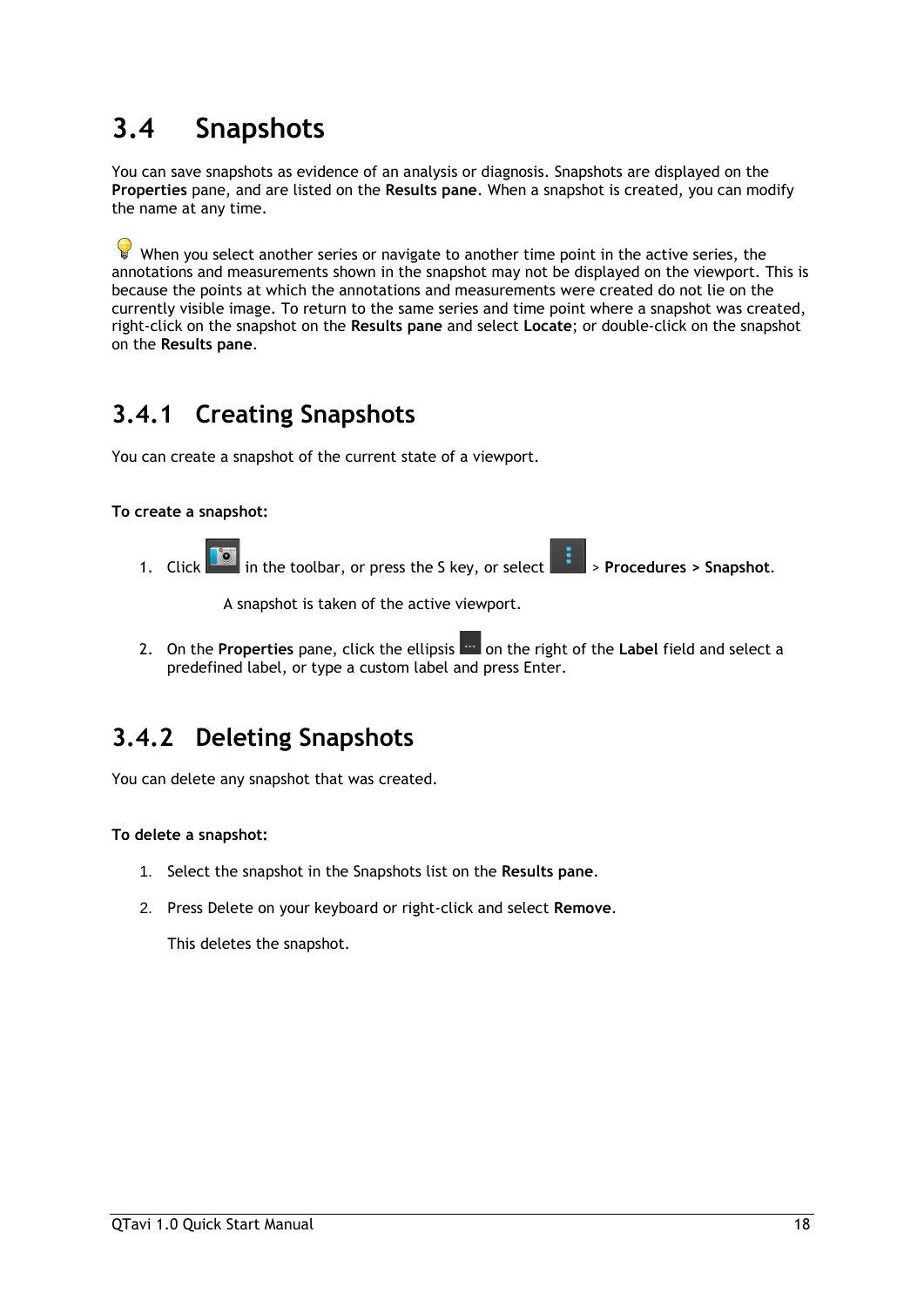## <span id="page-21-0"></span>**4 Performing an Aortic Root analysis**

The QTavi analysis consists of multiple steps. Each Aortic root analysis step is defined in the **Results**  pane.

The sequence begins with the Aortic Annulus step at the top of the pane and continues working downward. The Results pane offers a top-down guided workflow to complete an Aortic Root analysis. When an Aortic root analysis step is selected all the measurements and visibility of results of the selected step is managed from the **Properties** pane.

| <b>Results</b>                          |                              |          |  |
|-----------------------------------------|------------------------------|----------|--|
| <b>7</b> Analyses                       |                              |          |  |
| ▼ Aortic Annulus                        |                              |          |  |
| $Ds \times DL - Avg.$                   | $18.8 \times 23.9 - 21.4$ mm |          |  |
| Area                                    | 339.7 mm <sup>2</sup>        |          |  |
| Area Derived Ø                          | 20.8 mm                      |          |  |
| Circumference - Derived Ø               | $66.9 - 21.3$ mm             |          |  |
| Angle                                   | 42.0 0                       |          |  |
| <b>Coronary Heights</b>                 |                              |          |  |
| LCO                                     |                              | $-$ mm   |  |
| <b>RCO</b><br>AA                        |                              | $-$ mm   |  |
| <b>LVOT</b>                             |                              | - mm     |  |
| $Ds \times Di$                          | 15.4 x 23.7 mm               |          |  |
| Area                                    | 274.7 mm <sup>2</sup>        |          |  |
| Average Ø                               | 19.5 mm                      |          |  |
| Annulus d                               |                              | $5.0$ mm |  |
| $\blacktriangleright$ Sinus Of Valsalva |                              |          |  |
| LCS x RCS x NCS                         | $-x - x - mm$                |          |  |
| Average d                               |                              | $-$ mm   |  |
| $\overline{\phantom{a}}$ sti            |                              |          |  |
| LCC x RCC x NCC                         | $-x - x - mm$                |          |  |
| $Ds \times D$                           | 23.7 x 25.4 mm               |          |  |
| Area                                    | 474.7 mm <sup>2</sup>        |          |  |
| Average Ø                               | 24.5 mm                      |          |  |
| <b>Ascending Aorta</b>                  |                              |          |  |
| $Ds \times D$                           | $28.7 \times 31.3$ mm        |          |  |
| Area                                    | 703.5 mm <sup>2</sup>        |          |  |
| Average Ø                               | $30.0$ mm                    |          |  |
| Measurements                            |                              |          |  |

All steps of the guided workflow will be activated once the Annulus plane contour is drawn.

The list of steps is as follows;

- Aortic Annulus
- Coronary Heights
- LVOT
- Sinus Of Valsalva
- Sinotublular Junction
- Ascending Aorta

### <span id="page-21-1"></span>**4.1.1 Define the Aortic Annulus**

**To activate the Aortic Annulus step:**

- 1. Click on **Aortic Annulus** in the **Results pane**.
- 2. Determine the position of the Annulus in the Axial viewport.

To determine the desired view state of the plane,

- Change the view state orientation by dragging the Axes toggles in the Sagittal or Coronal viewports.
- In the Axial viewport, scroll through the images to find the correct plane.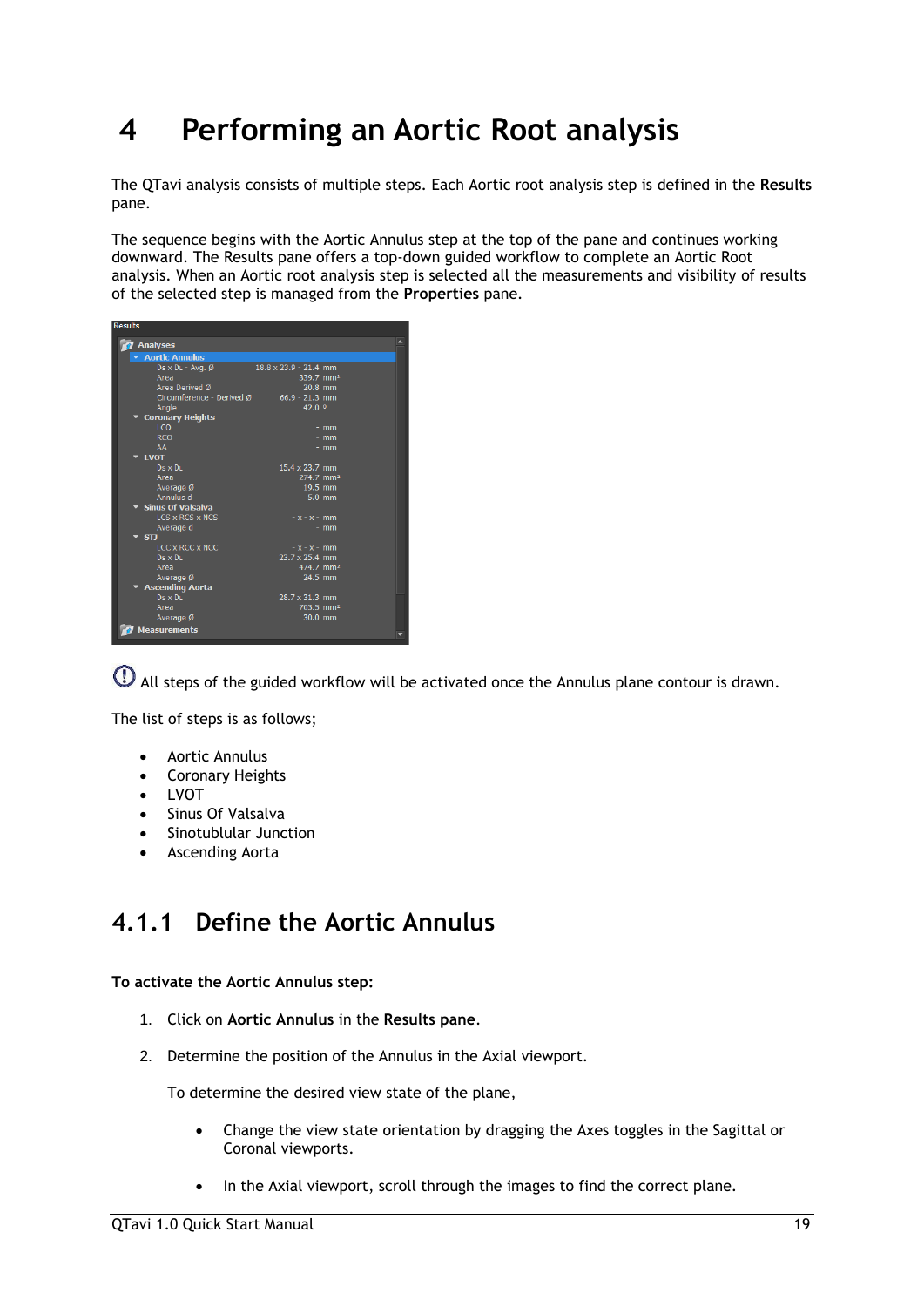### **To define the Annulus Plane:**

In the **Properties** pane,

Create the Annulus contour. See chapter [4.2](#page-26-0) on [Contour Management.](#page-26-0)

• Select or deselect a contour measurement to include or exclude it from the Results.

The Annulus contour provides the following measurements:

- **Ds x Dl** : The minimal and maximal diameter of the plane.
- **Area** : The area of the plane
- **Circumference** : The circumference of the plane
- **Angle** : The angle between the horizontal plane and the Annulus plane.

### <span id="page-22-0"></span>**4.1.2 Define Coronary Heights**

**To activate Coronary Heights step:**

1. Click "Coronary Heights" in the **Results pane**.

### **To define the Measurements (LCO, RCO, and AA):**

- 1. Determine the desired location of the LCO|RCO|AA in the Sagittal or Coronal viewport
- 2. In the **Properties** pane, click on the create LCO, RCO or AA.
- 3. Click the position of the measurement.

A perpendicular line will be drawn from the clicked position to the Annulus plane.

### **To locate the Measurements (LCO, RCO, and AA):**

1. In the **Properties** pane, click to locate the view-state of the LCO, RCO or AA.

The measurement will be shown in the original orientation it was drawn.

**To delete the Measurements (LCO, RCO, and AA):**



1. In the **Properties** pane, click to delete the view-state of the LCO, RCO or AA.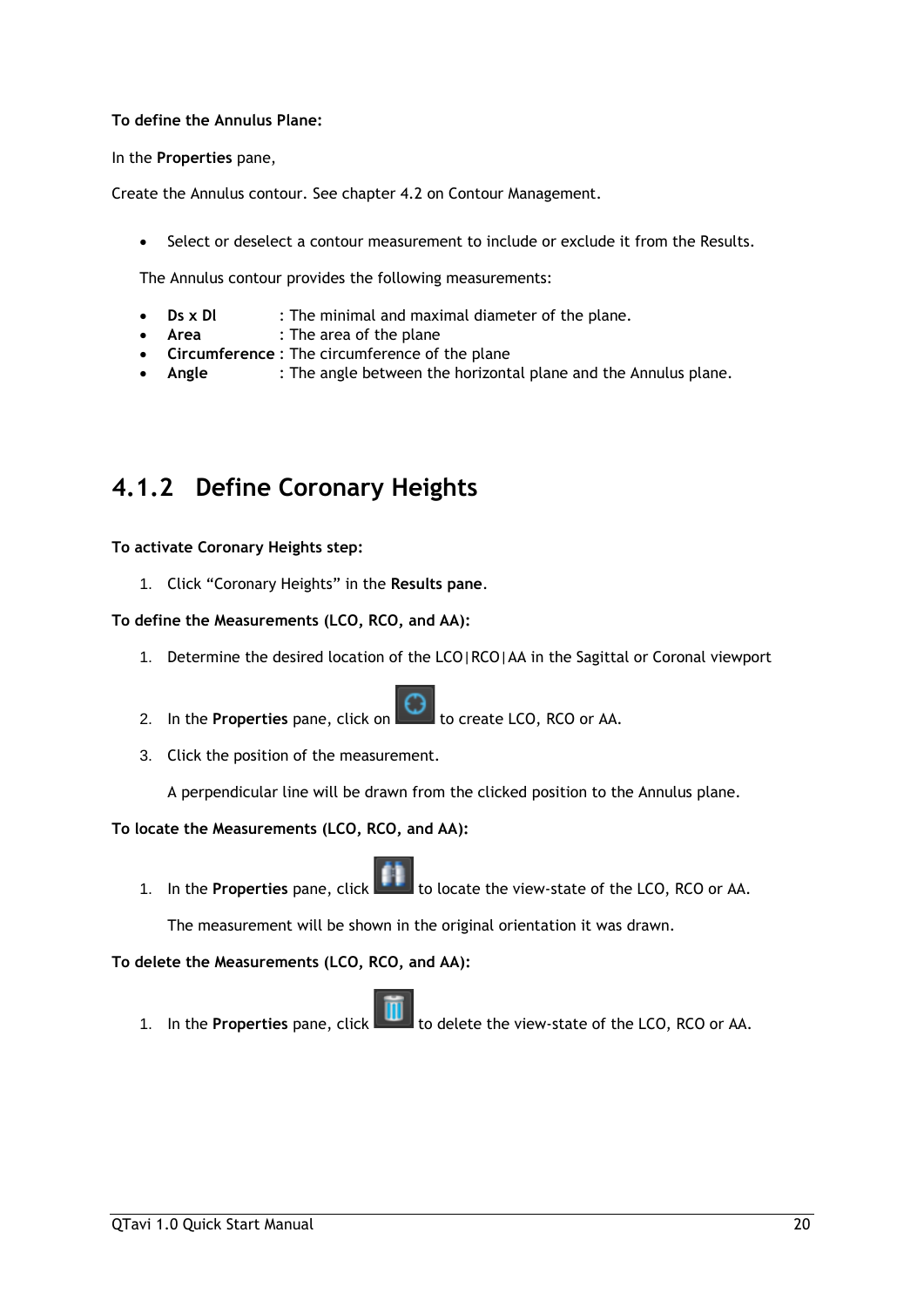### <span id="page-23-0"></span>**4.1.3 Define LVOT**

### **To activate LVOT step:**

- 1. Click on **LVOT** in the **Results pane**.
- 2. Determine the position of the LVOT in the Axial viewport.

To determine the desired view state of the plane,

- Change the view state orientation by dragging the Axes toggles in the Sagittal or Coronal viewports.
- In the Axial viewport, scroll through the images to find the correct plane.

### **To define the LVOT Plane:**

In the **Properties** pane,

Create the LVOT contour. See chapter [4.2](#page-26-0) on [Contour Management.](#page-26-0)

Select or deselect a contour measurement to include or exclude it from the Results.

The LVOT contour has the following measurements:

- **Ds x Dl** : The minimal and maximal diameter of the plane.
- **Area** : The area of the plane
- **Circumference** : The circumference of the plane
- **Average Ø** : The average diameter.
- **Annulus d** : The distance from the LVOT plane to the Annulus plane.

### <span id="page-23-1"></span>**4.1.4 Define Sinus Of Valsalva**

**To activate Sinus Of Valsalva step:**

- 1. Click "Sinus Of Valsalva" in the **Results pane**.
- 2. Determine the position of the Sinus-Of-Valsalva in the Axial viewport.

To determine the desired view state of the plane,

- Change the view state orientation by dragging the Axes toggles in the Sagittal or Coronal viewports.
- In the Axial viewport, scroll through the images to find the correct plane.

### **To define the Sinus Of Valsa Plane:**

In the **Properties** pane,

Create the Sinus Of Valsalva contour. See chapter [4.2](#page-26-0) on [Contour Management.](#page-26-0)

• Select or deselect a contour measurement to include or exclude it from the Results.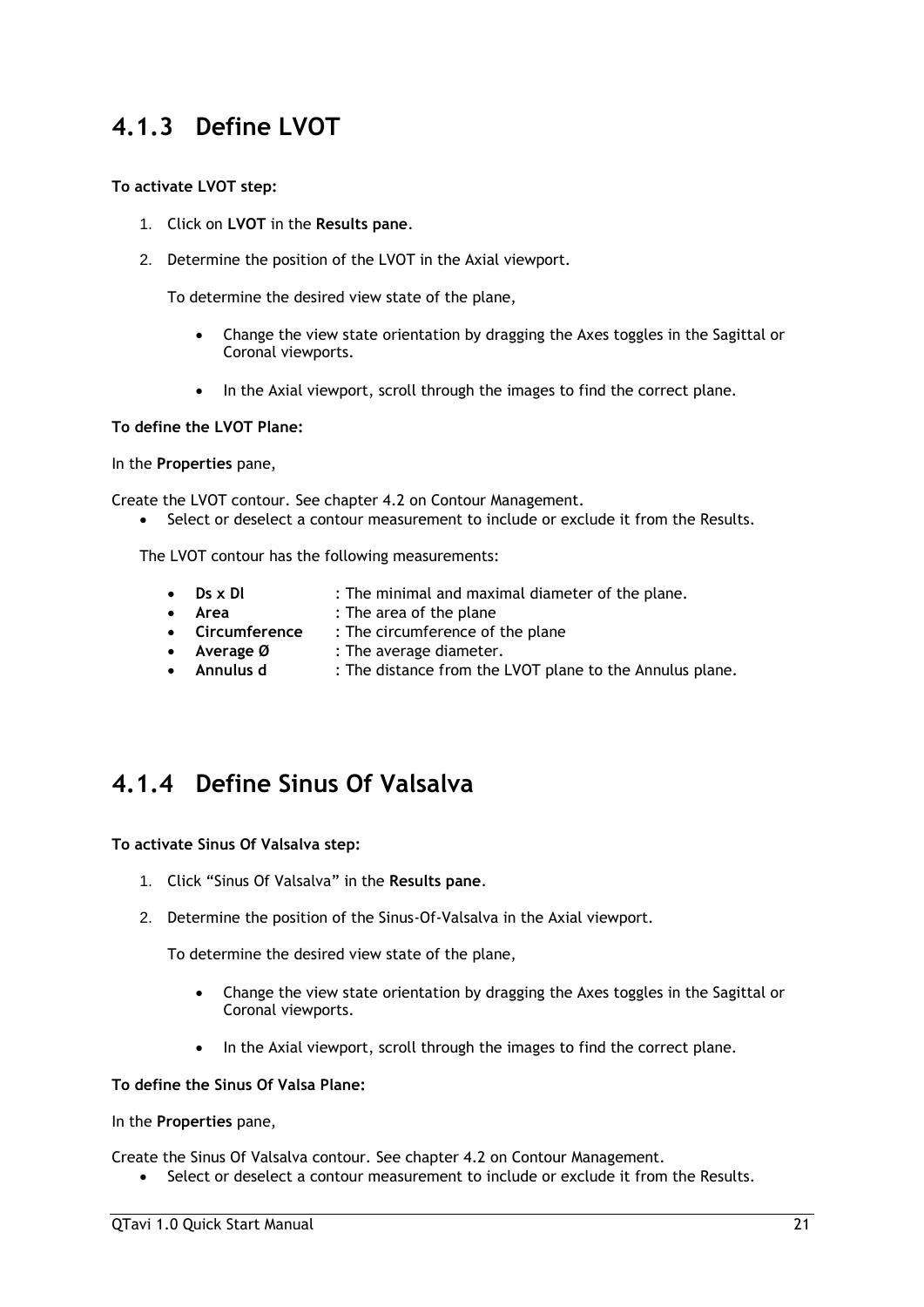The Sinus Of Valsalva contour provides the following measurements:

- **Ds x Dl** : The minimal and maximal diameter of the plane.
- **Area** : The area of the plane
- **Circumference** : The circumference of the plane
- Average Ø : The average diameter.

### **To define the Measurements (LCS, RCS, and NCS):**

- 1. In the **Properties** pane, click on the create LCS, RCS or NCS.
- 2. Determine the desired location of the LCS|RCS|NCS in the Axial viewport
- 3. Draw the distance of the Sinus.

A distance line will be drawn.

### **To locate the Measurements (LCS, RCS, and NCS):**

1. In the **Properties** pane, click to locate the view-state of the LCS, RCS or NCS.

The Cusp will be shown in the original orientation it was drawn.

### **To delete the Measurements (LCS, RCS, and NCS):**

1. In the **Properties** pane, click **the light of delete the view-state of the LCS, RCS or NCS.** 

### <span id="page-24-0"></span>**4.1.5 Define Sinotubular Junction**

### **To activate STJ step:**

- 2. Click "STJ" in the **Results pane**.
- 3. Determine the position of the STJ in the Axial viewport.

To determine the desired view state of the plane,

- Change the view state orientation by dragging the Axes toggles in the Sagittal or Coronal viewports.
- In the Axial viewport, scroll through the images to find the correct plane.

### **To define the STJ Plane:**

In the **Properties** pane,

Create the STJ contour. See chapter [4.2](#page-26-0) on [Contour Management.](#page-26-0)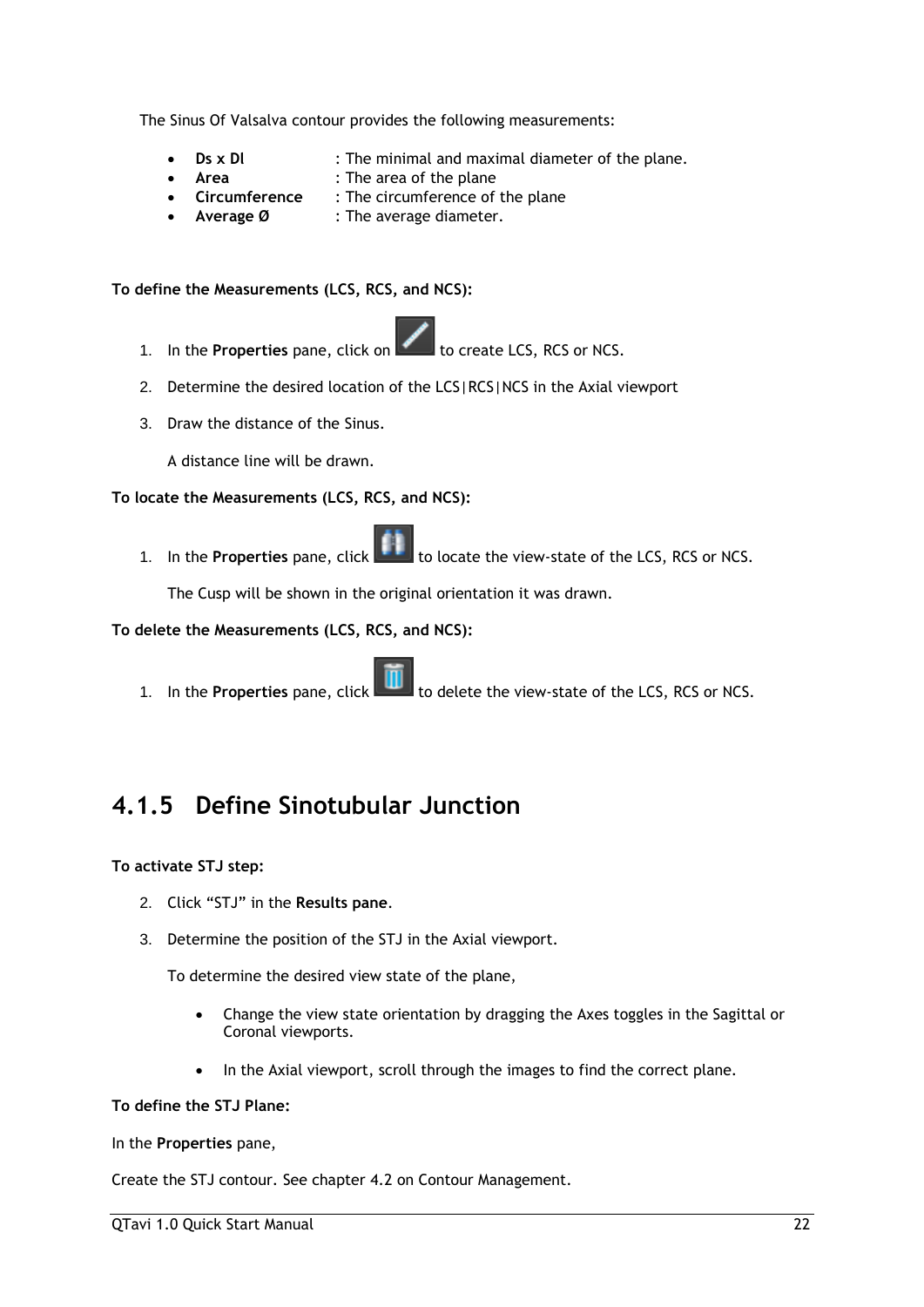• Select or deselect a contour measurement to include or exclude it from the Results.

The STJ contour has the following contour measurements:

- **Ds x Dl** : The minimal and maximal diameter of the plane.
- **Area** : The area of the plane
- **Circumference** : The circumference of the plane
- Average Ø : The average diameter.

**To define the Measurements (LCC, RCC, and NCC):**

- 1. Determine the desired location of the LCC|RCC|NCC in the Sagittal or Coronal viewport
- 2. In the **Properties** pane, click on **the set of create LCC, RCC or NCC.**
- 3. Click the position of the Cusp.

A perpendicular line will be drawn from the clicked position to the Annulus plane.

### **To locate the Measurements (LCC, RCC, and NCC):**

1. In the **Properties** pane, click to locate the view-state of the LCC, RCC or NCC.

The Cusp will be shown, in the original orientation it was drawn.

**To delete the Measurements (LCC, RCC, and NCC):**

1. In the **Properties** pane, click **The last of the view-state of the LCC, RCC or NCC.** 

### <span id="page-25-0"></span>**4.1.6 Define Ascending Aorta**

### **To activate Ascending Aorta step:**

- 1. Click "Ascending Aorta" in the **Results pane**.
- 2. Determine the position of the Ascending Aorta in the Axial viewport.

To determine the desired view state of the plane,

- Change the view state orientation by dragging the Axes toggles in the Sagittal or Coronal viewports.
- In the Axial viewport, scroll through the images to find the correct plane.

#### **To define the Ascending Aorta Plane:**

In the **Properties** pane,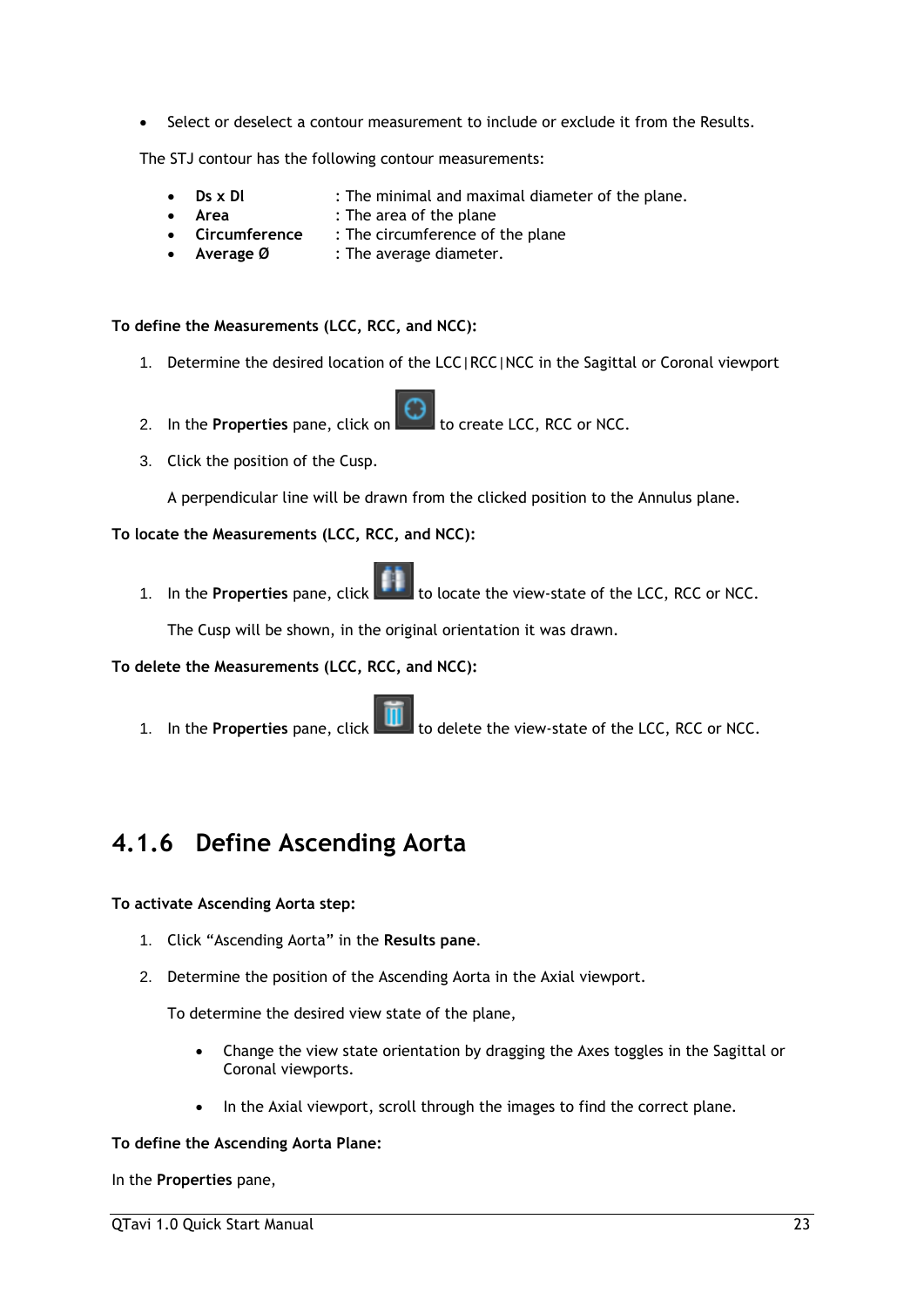Create the Ascending Aorta contour. See chapter [4.2](#page-26-0) on [Contour Management.](#page-26-0)

• Select or deselect a contour measurement to include or exclude it from the Results.

The Ascending Aorta contour has the following measurements:

- **Ds x Dl** : The minimal and maximal diameter of the plane.
- **Area** : The area of the plane
- **Circumference** : The circumference of the plane
- Average Ø : The average diameter.

## <span id="page-26-0"></span>**4.2 Contour Management**

A contour defines a plane. The following methods are available for creating contours.

- Auto Detect:
	- o Creates both a detailed mesh representation of the Aortic Root, in addition to creating all contours that define all planes, e.g. Annulus plane contour.
	- $\circ$  Auto Detection can run prior starting QTavi, as a background process on the selected data. See chapter [6](#page-31-0) on AutoQ [preprocessing](#page-31-0) functionality for more details.

**O** The user must check all automatically generated data and results.

- Detect:
	- o From any view orientation you can "Detect" a contour for a plane.
		- Detect replaces existing contours.

Detect is only enabled after automatic detection has been run manually or via AutoQ [preprocessing.](#page-31-0)

The user must check all automatically generated data and results.

Draw Contour.

 $\Omega$ 

o Hand drawn contour.

### <span id="page-26-1"></span>**4.2.1 To Auto Detect contours**

1. Click on Auto Detect in the **Properties** pane.

The results of automatic detection are visible in both the 3D Viewport and the 2D viewport.

 $\overline{\text{O}}$ To increase the speed of contour detection, you can pre-detect the contour automatically. See chapter [6](#page-31-0) on AutoQ [preprocessing](#page-31-0) functionality for more details.

The user must check all automatically generated data and results.

## <span id="page-26-2"></span>**4.2.2 To Detect a contour**

Detect The **button is enabled after the automatically generated mesh has been created by** running Auto Detect

1) Determine the desired view state of the plane,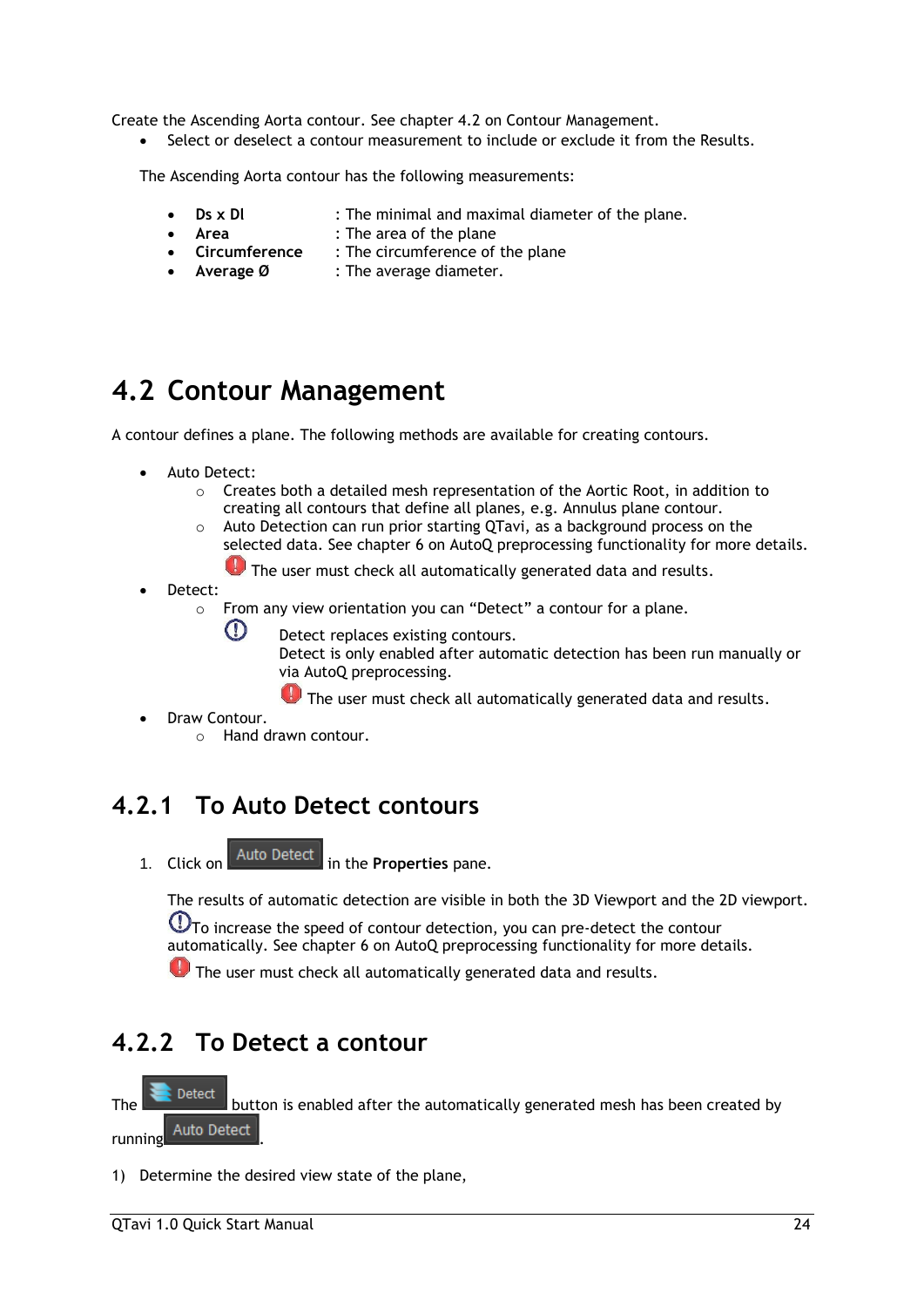- (1) Change the view state orientation by dragging the Axes toggles in the Sagittal or Coronal viewports.
- (2) In the Axial viewport, scroll through the images to find the correct plane.
- 2) Click on **in the Properties** pane.

The results of detection will be automatically filled in both the 3D Viewport and the 2D viewport.

**U** The user must check all automatically generated data and results.

## <span id="page-27-0"></span>**4.2.3 To draw a contour**

- 1. Click on in the **Properties** pane.
- 2. On any viewport, hold the Right mouse button down and drag to draw a contour.

## <span id="page-27-1"></span>**4.2.4 To delete a contour**

1. Click on **in** Delete **in the Properties pane.** 

## <span id="page-27-2"></span>**4.2.5 To locate a contour**

1. Click on **in the Properties** pane.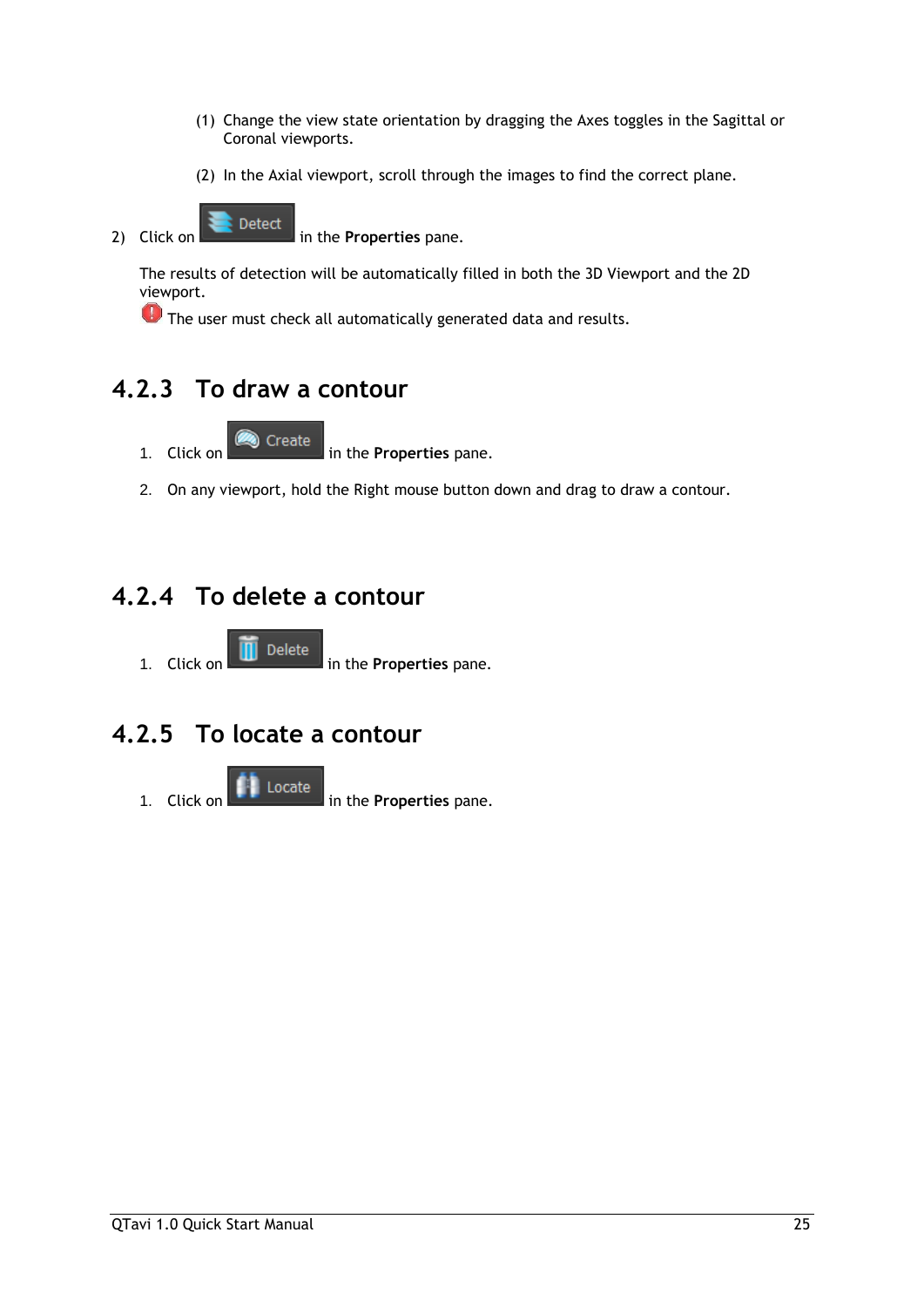## <span id="page-28-0"></span>**5 Aortic Root Analysis Options**

QTavi has Aortic Root Analysis specific options.

#### **To access the Aortic Root Analysis Options:**

Click on the menu icon in the **General** toolbar of QTavi and select **Options** and choose **Aortic Root Analysis**. This will open the **QTavi Options** dialog.

| O QTavi options                                                                                                                 |                                                                                                                                                                                                |                 |                                                                                                | $\mathbf{x}$                                        |
|---------------------------------------------------------------------------------------------------------------------------------|------------------------------------------------------------------------------------------------------------------------------------------------------------------------------------------------|-----------------|------------------------------------------------------------------------------------------------|-----------------------------------------------------|
| General<br>Hangings<br>3D Viewport<br>Double Oblique<br><b>Aortic Root Analysis</b><br>Distance measurement<br>Area measurement | Aortic root analysis<br>5.0<br>Smooth factor<br>Min/Max<br>Average Diameter<br>√ Initial plane proposal<br>Measurement active color:<br><b>Annulus</b>                                         | $\div$          |                                                                                                |                                                     |
| <b>Text annotation</b><br>Snapshot<br>Sculpture                                                                                 | Area:<br><b>LVOT</b><br>Initial plane distance: - 5.0 mm<br>H<br>$\vee$ Dmin x Dmax Ø<br>Area:                                                                                                 | $\sqrt{ }$ Area | √ Dmin x Dmax & Avg. Ø √ Area & derived Ø √ Circumference & derived Ø √ Angle<br>Circumference | $\vee$ Derived average Ø                            |
|                                                                                                                                 | <b>SOV</b><br>$\overline{\phantom{a}}$<br>Initial plane distance: 5 mm<br><b>Dmin x Dmax <math>\varnothing</math></b><br>Area:<br>STJ<br>$\overline{\bullet}$<br>Initial plane distance: 25 mm | Area            | Circumference                                                                                  | Derived average Ø                                   |
|                                                                                                                                 | $\sqrt{D}$ Dmin x Dmax Ø<br>Area:<br>AA<br>$\div$<br>Initial plane distance: 40 mm                                                                                                             | $\vee$ Area     | Circumference                                                                                  | √ Derived average Ø                                 |
|                                                                                                                                 | $\sqrt{ }$ Dmin x Dmax Ø<br>Area:                                                                                                                                                              | $\sqrt{ }$ Area | Circumference                                                                                  | √ Derived average Ø                                 |
| Import<br>Export                                                                                                                |                                                                                                                                                                                                |                 | "DReset all<br><b>D</b> Reset                                                                  | $\blacksquare$ OK<br>X Cancel<br>$\checkmark$ Apply |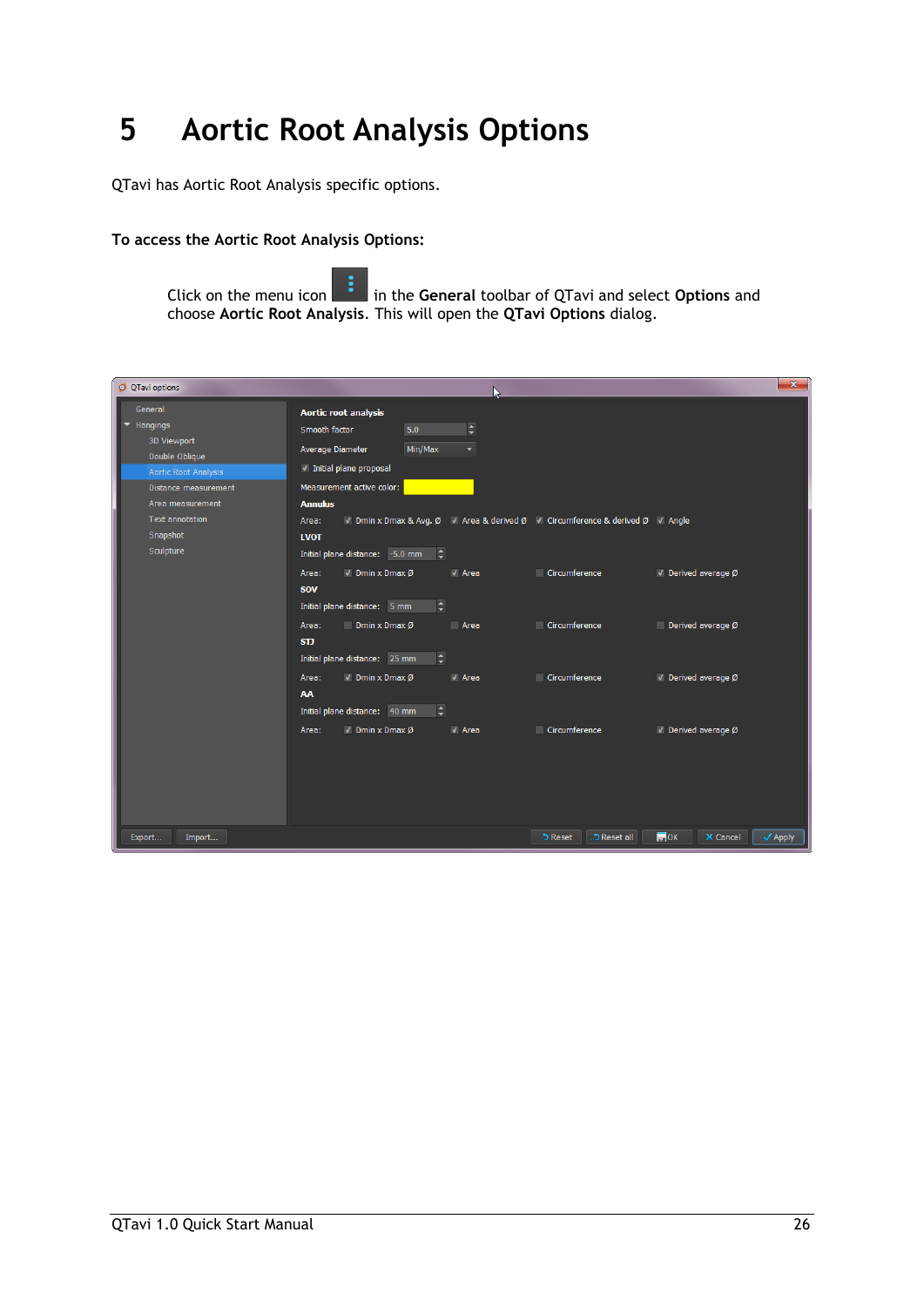## <span id="page-29-0"></span>**5.1 Options for all Aortic Root Analysis steps**

Below is a list of options that are applicable to all QTavi Aortic root analysis steps. For example, if the smoothing factor of a contour is modified, then it is modified for all contours in the Aortic root analysis.

| QTavi options<br>o            |                             |         |                      |  |
|-------------------------------|-----------------------------|---------|----------------------|--|
| General                       | <b>Aortic root analysis</b> |         |                      |  |
| <b>Hangings</b>               | Smooth factor               | 5.0     | $\overline{\bullet}$ |  |
| 3D Viewport<br>Double Oblique | Average Diameter            | Min/Max | ≂                    |  |
| Aortic Root Analysis          | √ Initial plane proposal    |         |                      |  |
| Distance measurement          | Measurement active color:   |         |                      |  |
| Area measurement              | <b>Annulus</b>              |         |                      |  |

| Title                   | <b>Default</b>         | <b>Description</b>                                                                                                                                                                                                      |
|-------------------------|------------------------|-------------------------------------------------------------------------------------------------------------------------------------------------------------------------------------------------------------------------|
| Smooth Factor           | 5.0                    | Contours are smoothened after been drawn or<br>generated.<br>A perfect circular contour would have a high                                                                                                               |
|                         |                        | smoothing factor and a rippled contour would have<br>a long factor.                                                                                                                                                     |
| Average Diameter method | Circumference<br>based | Area based average diameter.                                                                                                                                                                                            |
|                         |                        | Circumference based average diameter.                                                                                                                                                                                   |
|                         |                        | Min/Max based average diameter.                                                                                                                                                                                         |
| Initial plane proposal  | On                     | When an Aortic Root Analysis step is activated, the<br>viewports will be adjusted to a proposed view-<br>state. The view-state is an approximation of the<br>position and orientation of where that plane should<br>be. |

## <span id="page-29-1"></span>**5.2Contour Measurement Options**

Every Aortic Root Analysis step with a contour measurement has the following options. The list below describes each option.

| <b>LVOT</b>                               |                 |               |                                          |  |
|-------------------------------------------|-----------------|---------------|------------------------------------------|--|
| Initial plane distance:<br>$-5.0$ mm      | H               |               |                                          |  |
| I<br>$\vee$ Dmin x Dmax Ø<br>Area:        | $\sqrt{ }$ Area | Circumference | $\sqrt{ }$ Derived average $\varnothing$ |  |
| <b>SOV</b>                                |                 |               |                                          |  |
| Initial plane distance:<br>$5 \text{ mm}$ |                 |               |                                          |  |
| Dmin x Dmax Ø<br>Area:                    | Area            | Circumference | Derived average Ø                        |  |
|                                           |                 |               |                                          |  |
| <b>Title</b>                              | <b>Default</b>  | Description   |                                          |  |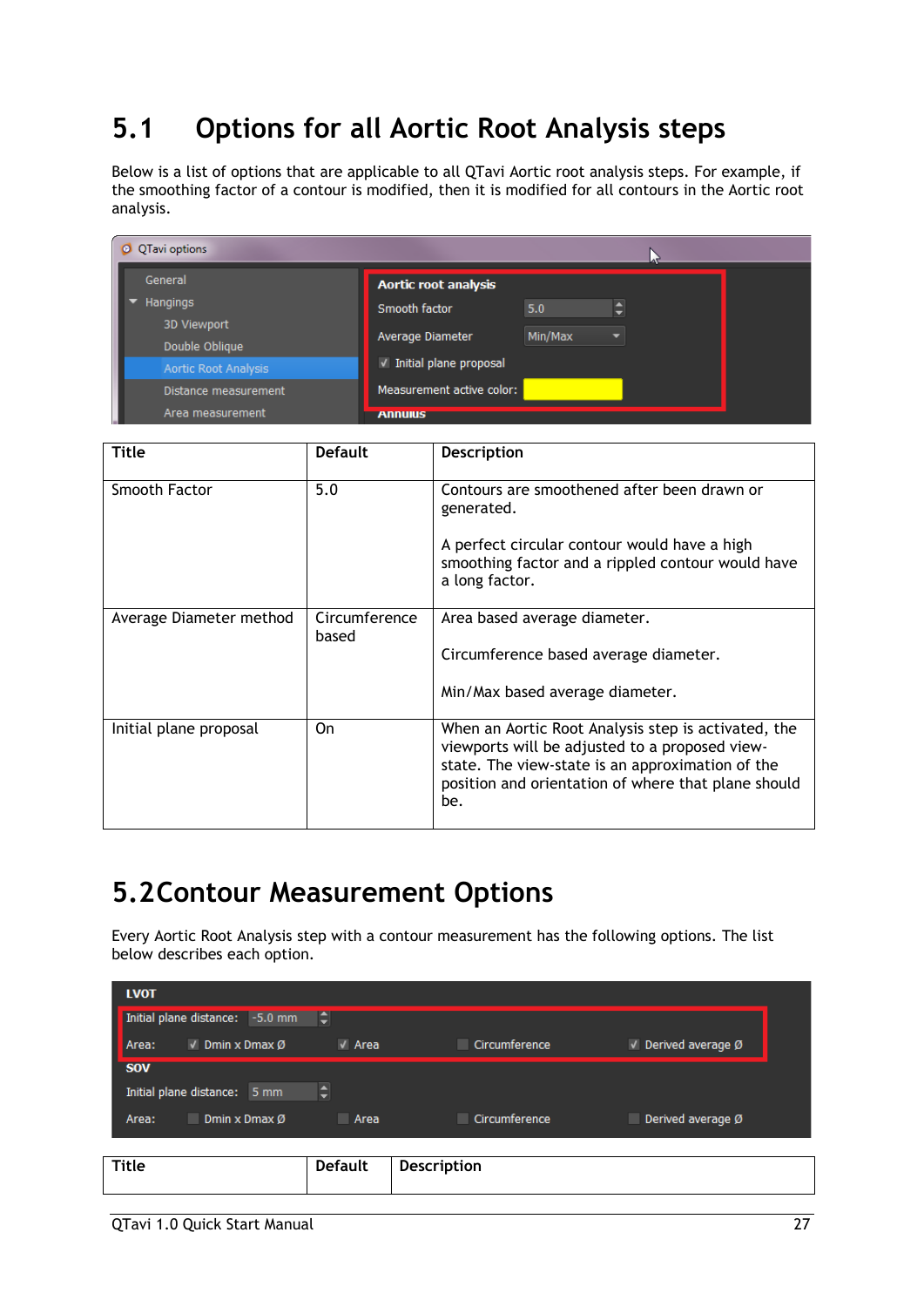| Initial plane distance |     | The desired distance of a plane from the annulus. This is<br>used in conjunction with the initial plane proposal.<br>Negative numbers implies the new plane is below the<br>Annulus plane, such as the LVOT. |
|------------------------|-----|--------------------------------------------------------------------------------------------------------------------------------------------------------------------------------------------------------------|
| Area: Dmin x Dmax      | On  | Show/Hide the average of the min/max diameter.                                                                                                                                                               |
| Area                   | 0n  | Show/Hide the area of the contour.                                                                                                                                                                           |
| Circumference          | Off | Show/Hide the circumference of the contour.                                                                                                                                                                  |
| Derived average        | On  | Show/Hide the derived average. This number is<br>calculated based on the Average diameter method<br>selection.                                                                                               |

## <span id="page-30-0"></span>**5.3Aortic Root Annulus step Options**

The Aortic Root Annulus step has the following options. The list below describes each option.

| O QTavi options               |                                                                                        |
|-------------------------------|----------------------------------------------------------------------------------------|
| General                       | Aortic root analysis                                                                   |
| <b>Hangings</b>               | $\overline{\bullet}$<br>Smooth factor<br>5.0                                           |
| 3D Viewport<br>Double Oblique | Min/Max<br>Average Diameter<br>$\overline{\phantom{0}}$                                |
| <b>Aortic Root Analysis</b>   | √ Initial plane proposal                                                               |
| Distance measurement          | Measurement active color:                                                              |
| Area measurement              | <b>Annulus</b>                                                                         |
| <b>Text annotation</b>        | √ Dmin x Dmax & Avg. Ø √ Area & derived Ø √ Circumference & derived Ø √ Angle<br>Area: |
|                               |                                                                                        |

| <b>Title</b>                       | <b>Default</b> | <b>Description</b>                                                           |
|------------------------------------|----------------|------------------------------------------------------------------------------|
|                                    |                |                                                                              |
| Area: Dmin x Dmax & Avg            | 0n             | Show/Hide the average of the min/max diameter.                               |
| Area & derived average             | On             | Show/Hide the area of the contour and the derived<br>average of the contour. |
| Circumference & derived<br>average | On             | Show/Hide The circumference and the derived average of<br>the contour.       |
| Angle                              | 0n             | Show/Hide angle results.                                                     |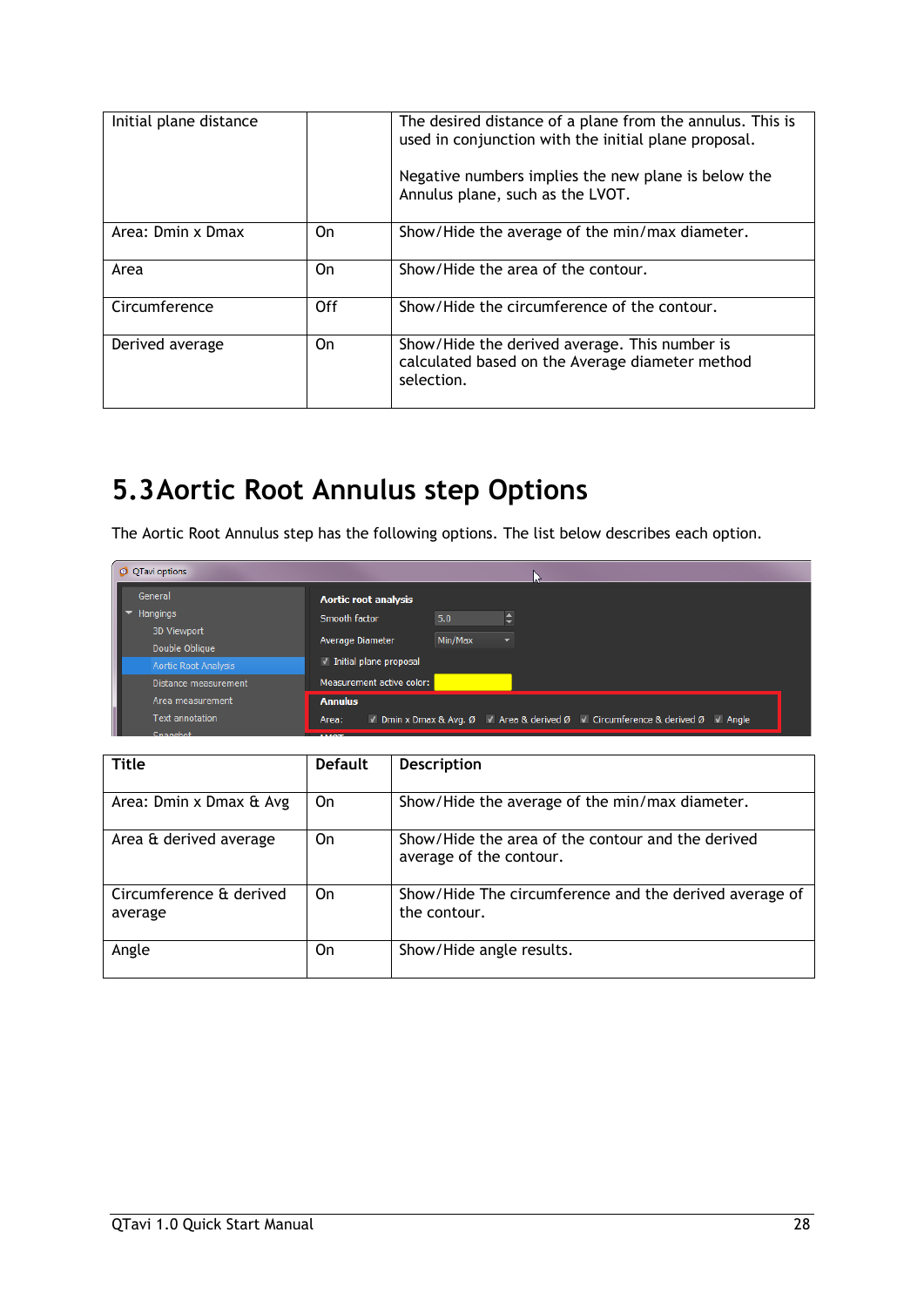## <span id="page-31-0"></span>**6 AutoQ preprocessing**

AutoQ is a preprocessing functionality feature of Medis Suite which enables QTavi Automatic Detection to be run without any user interaction as a background process prior to starting QTavi.

When AutoQ has run, the Auto Detection results are placed in a new series, which appears in the Series Browser. The newly generated AutoQ series will contain a fully segmented mesh representation of the Aortic root in addition to contours representing the TAVI planes. The AutoQ series can then be loaded into QTavi with the original data.

**O** The user must check all automatically generated data and results.

## <span id="page-31-1"></span>**6.1Running AutoQ**

To generate an AutoQ series do the following.

- 1. Start Medis Suite and select a patient from a repository.
- 2. Select one or more series in the Browser, "Series info" panel.
- 3. Right click on the selected series.
- 4. In the context menu, Select AutoQ > QTavi Aortic Root Segmentation

A separate entry will appear in the series list that shows the progress and status message of the AutoQ process. The process will run in the background and may several minutes.

A new Series will be added to the 'Series info' panel.

## <span id="page-31-2"></span>**6.2Loading AutoQ results**

AutoQ series can be loaded into QTavi into QTavi similar to loading a standard series, but selecting the AutoQ series and loading it, or by dragging the AutoQ series onto QTavi.

### **To use AutoQ results:**

- 1. Select a patient from a repository, whereby AutoQ results have been generated.
- 2. In the Series info panel of the Study Browser, load both the original data and the AutoQ series.

Then, either load the series into QTavi, or drag & drop the series in QTavi.

### **To load AutoQ series into QTavi:**

- 1. From the Series Browser, select the original data and the AutoQ series.
- 2. Right click the mouse and select QTavi

Or: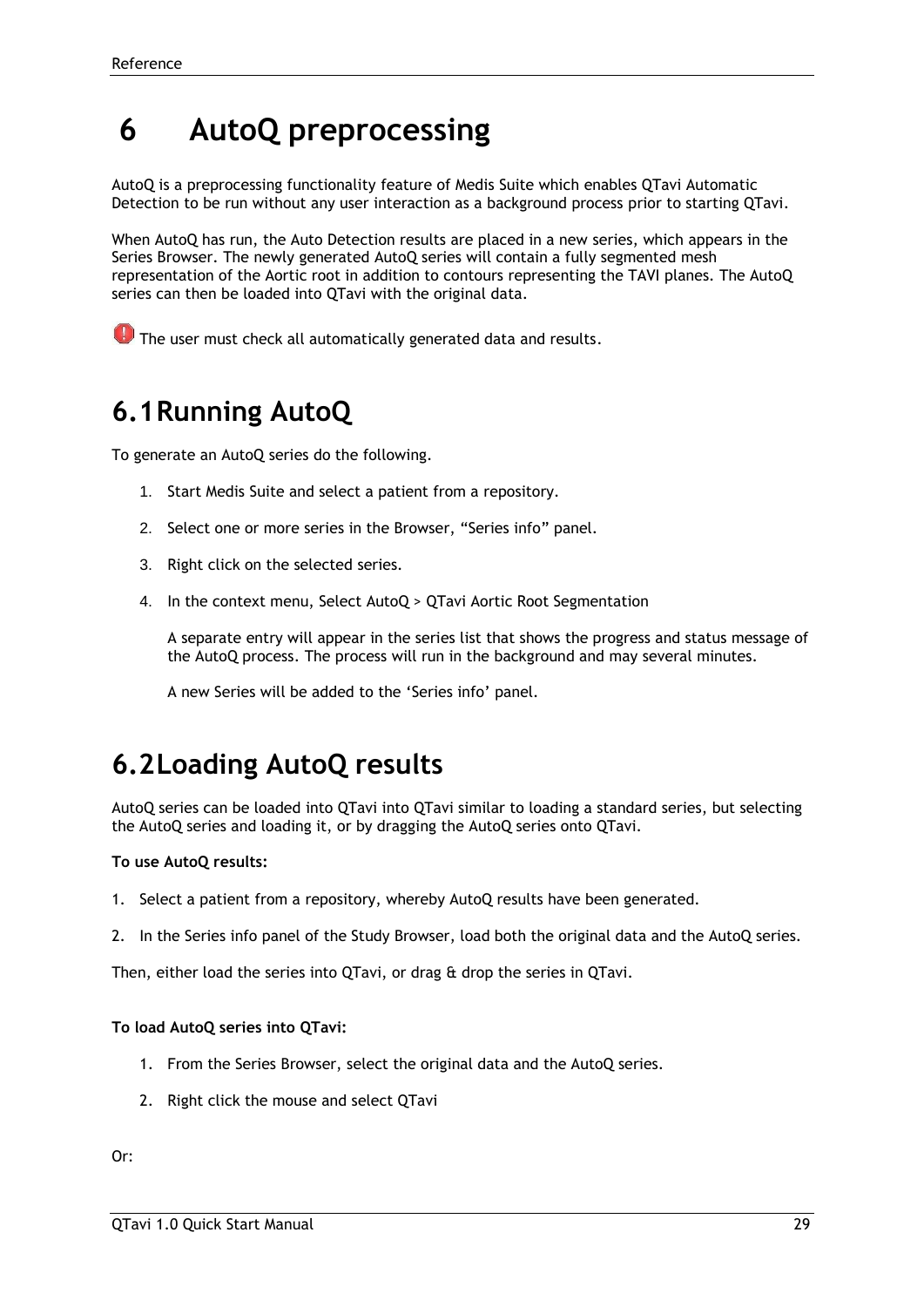- 1. Start QTavi
- 2. From the Series Browser, select the original data and AutoQ series.
- 3. Drag & Drop the original image original data and the AutoQ series on QTavi **O** The user must check all automatically generated data and results.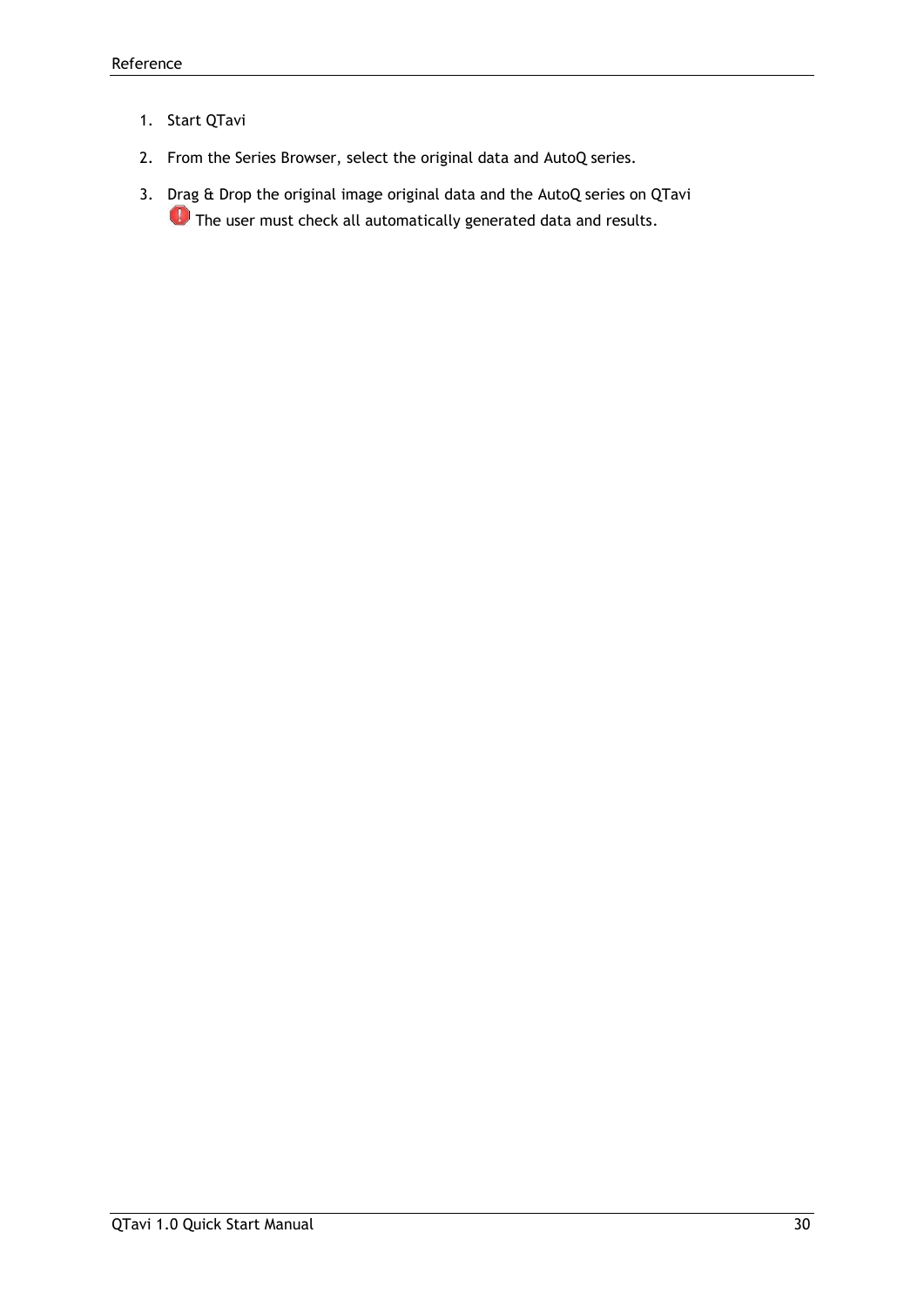## <span id="page-33-0"></span>**7 Reporting**

QTavi results are made available in the Medis Suite Results pane and in the Medis Suite report.

| <b>Results</b>                                                                         | $\begin{array}{ c c c }\n\hline\n\vdots & \vdots & \vdots \\ \hline\n\vdots & \vdots & \vdots \\ \hline\n\vdots & \vdots & \vdots \\ \hline\n\vdots & \vdots & \vdots \\ \hline\n\vdots & \vdots & \vdots \\ \hline\n\vdots & \vdots & \vdots \\ \hline\n\vdots & \vdots & \vdots \\ \hline\n\vdots & \vdots & \vdots \\ \hline\n\vdots & \vdots & \vdots \\ \hline\n\vdots & \vdots & \vdots \\ \hline\n\vdots & \vdots & \vdots \\ \hline\n\vdots & \vdots & \vdots \\ \hline\n\vdots & \vdots & \vd$<br>m |                                                     |  |
|----------------------------------------------------------------------------------------|--------------------------------------------------------------------------------------------------------------------------------------------------------------------------------------------------------------------------------------------------------------------------------------------------------------------------------------------------------------------------------------------------------------------------------------------------------------------------------------------------------------|-----------------------------------------------------|--|
| <b>Patient Study Info</b>                                                              |                                                                                                                                                                                                                                                                                                                                                                                                                                                                                                              |                                                     |  |
| <b>Reason for Referral</b>                                                             |                                                                                                                                                                                                                                                                                                                                                                                                                                                                                                              |                                                     |  |
| Technique                                                                              | <b>ENGINEERING BROOKER</b>                                                                                                                                                                                                                                                                                                                                                                                                                                                                                   |                                                     |  |
| <b>V</b> Viewer                                                                        |                                                                                                                                                                                                                                                                                                                                                                                                                                                                                                              |                                                     |  |
| <b>V</b> Manual Calipers                                                               | <b>Viewer</b>                                                                                                                                                                                                                                                                                                                                                                                                                                                                                                |                                                     |  |
| Annulus Diameter dist<br>38.5 mm                                                       | Annulus Diameter dist 38.5 mm                                                                                                                                                                                                                                                                                                                                                                                                                                                                                |                                                     |  |
| <b>Annulus</b><br>8.01 cm <sup>2</sup><br>area<br><b>Annulus</b><br>circ<br>$123.6$ mm |                                                                                                                                                                                                                                                                                                                                                                                                                                                                                                              |                                                     |  |
| Annulus<br>SI mean / SD 321 / 97.4                                                     |                                                                                                                                                                                                                                                                                                                                                                                                                                                                                                              | Aortic Root Analysis 02 (QTavi Stable Daily 1.0 #1) |  |
| <b>Annulus</b><br>SI min / max 10 / 1023                                               | <b>Analysis Information</b>                                                                                                                                                                                                                                                                                                                                                                                                                                                                                  |                                                     |  |
| V Aortic Root Analysis 02 (QTavi Stable Daily 1.0                                      | <b>Average Diameter</b>                                                                                                                                                                                                                                                                                                                                                                                                                                                                                      | Min/Max                                             |  |
| <b>V</b> Analysis Information                                                          | Smoothing factor                                                                                                                                                                                                                                                                                                                                                                                                                                                                                             | 5 mm/pixel                                          |  |
| Min/Max<br>Average Diameter                                                            | <b>Aortic Annulus</b>                                                                                                                                                                                                                                                                                                                                                                                                                                                                                        |                                                     |  |
| Smoothing factor<br>5 mm/pixel                                                         | Ds x DL - Avg. Ø                                                                                                                                                                                                                                                                                                                                                                                                                                                                                             | 18.8 x 23.9 - 21.4 mm                               |  |
| <b>V Aortic Annulus</b>                                                                | Area                                                                                                                                                                                                                                                                                                                                                                                                                                                                                                         | 339.7 mm <sup>2</sup>                               |  |
| $18.8 \times 23.9 - 21.4$ mm<br>$DS \times DL - Avg.$ Ø                                | Area Derived Ø                                                                                                                                                                                                                                                                                                                                                                                                                                                                                               | $20.8$ mm                                           |  |
| 339.7 mm <sup>2</sup><br>Area                                                          | Circumference - Derived Ø                                                                                                                                                                                                                                                                                                                                                                                                                                                                                    | $66.9 - 21.3$ mm                                    |  |
| Area Derived Ø<br>20.8 mm                                                              | Angle                                                                                                                                                                                                                                                                                                                                                                                                                                                                                                        | 42.0 <sup>o</sup>                                   |  |
| Circumference - Derived Ø<br>$66.9 - 21.3$ mm                                          |                                                                                                                                                                                                                                                                                                                                                                                                                                                                                                              |                                                     |  |
| 42.0 0<br>Angle                                                                        | <b>Coronary Heights</b>                                                                                                                                                                                                                                                                                                                                                                                                                                                                                      |                                                     |  |
| <b>V Coronary Heights</b>                                                              | <b>LCO</b><br>$-$ mm                                                                                                                                                                                                                                                                                                                                                                                                                                                                                         |                                                     |  |
| LCO.<br>$-$ mm                                                                         | <b>RCO</b><br>$-$ mm                                                                                                                                                                                                                                                                                                                                                                                                                                                                                         |                                                     |  |
| <b>RCO</b><br>$-$ mm                                                                   | AA<br>$-$ mm                                                                                                                                                                                                                                                                                                                                                                                                                                                                                                 |                                                     |  |
| AA<br>$-$ mm                                                                           | <b>IVOT</b>                                                                                                                                                                                                                                                                                                                                                                                                                                                                                                  |                                                     |  |
| <b>V LVOT</b>                                                                          | 15.4 x 23.7 mm<br>$Ds \times Di$                                                                                                                                                                                                                                                                                                                                                                                                                                                                             |                                                     |  |
| 15.4 x 23.7 mm<br><b>DS X DL</b>                                                       | Area                                                                                                                                                                                                                                                                                                                                                                                                                                                                                                         | 274.7 mm <sup>2</sup>                               |  |
| 274.7 mm <sup>2</sup><br>Area                                                          | Average Ø                                                                                                                                                                                                                                                                                                                                                                                                                                                                                                    | 19.5 mm                                             |  |
| 19.5 mm<br>Average Ø                                                                   | Annulus d                                                                                                                                                                                                                                                                                                                                                                                                                                                                                                    | $5.0$ mm                                            |  |
| Annulus d<br>5.0 mm                                                                    |                                                                                                                                                                                                                                                                                                                                                                                                                                                                                                              |                                                     |  |
| <b>V Sinus Of Valsalva</b>                                                             | <b>Sinus Of Valsalva</b>                                                                                                                                                                                                                                                                                                                                                                                                                                                                                     |                                                     |  |
| LCS x RCS x NCS<br>$-x - x - mm$                                                       | <b>LCS x RCS x NCS</b>                                                                                                                                                                                                                                                                                                                                                                                                                                                                                       | $-x - x - mm$                                       |  |
| Average d<br>$-$ mm                                                                    | Average d                                                                                                                                                                                                                                                                                                                                                                                                                                                                                                    | $-$ mm                                              |  |
| $V$ STJ<br>LCC x RCC x NCC<br>$-x-x-mm$                                                | <b>STI</b>                                                                                                                                                                                                                                                                                                                                                                                                                                                                                                   |                                                     |  |
| 23.7 x 25.4 mm<br><b>DS X DL</b>                                                       | <b>LCC x RCC x NCC</b>                                                                                                                                                                                                                                                                                                                                                                                                                                                                                       | $-x - x - mm$                                       |  |
| 474.7 mm <sup>2</sup><br>Area                                                          | Ds x DL                                                                                                                                                                                                                                                                                                                                                                                                                                                                                                      | 23.7 x 25.4 mm                                      |  |
| 24.5 mm<br>Average Ø                                                                   | Area                                                                                                                                                                                                                                                                                                                                                                                                                                                                                                         | 474.7 mm <sup>2</sup>                               |  |
|                                                                                        | Average Ø                                                                                                                                                                                                                                                                                                                                                                                                                                                                                                    | 24.5 mm                                             |  |
| <b>V Ascending Aorta</b><br>28.7 x 31.3 mm<br><b>DS X DL</b>                           |                                                                                                                                                                                                                                                                                                                                                                                                                                                                                                              |                                                     |  |
| 703.5 mm <sup>2</sup><br>Area                                                          | <b>Ascending Aorta</b>                                                                                                                                                                                                                                                                                                                                                                                                                                                                                       |                                                     |  |
| Average Ø<br>30.0 mm                                                                   | <b>Ds x DL</b><br>28.7 x 31.3 mm                                                                                                                                                                                                                                                                                                                                                                                                                                                                             |                                                     |  |
| <b>Impressions</b>                                                                     | Area                                                                                                                                                                                                                                                                                                                                                                                                                                                                                                         | 703.5 mm <sup>2</sup>                               |  |
| Extra-cardiac Findings                                                                 | Average Ø                                                                                                                                                                                                                                                                                                                                                                                                                                                                                                    | 30.0 mm                                             |  |
| Miscellaneous                                                                          | <b>Conclusions</b>                                                                                                                                                                                                                                                                                                                                                                                                                                                                                           |                                                     |  |
| <b>Comments</b>                                                                        |                                                                                                                                                                                                                                                                                                                                                                                                                                                                                                              |                                                     |  |
|                                                                                        |                                                                                                                                                                                                                                                                                                                                                                                                                                                                                                              |                                                     |  |

The Reporting functionality of Medis Suite is described in the Medis Suite user manual. The Medis Suite documentation is available from the User documents tab, which can be opened as follows;

- Click F1.
- Pushing the  $\mathbb{R}$  help button.
- Select the Medis Suite main menu button in the upper right corner **100 Selp** > **Help** > User **Documents**

## <span id="page-33-1"></span>**8 Sessions**

The QTavi state can be saved in a Medis Suite session. The session can be reloaded to continue or review the analyses.

The session functionality in Medis Suite is described in the Medis Suite user manual. The Medis Suite documentation is available from the User documents tab, which can be opened as follows;

- Click F1.
	- Pushing the **the help button.**
- Select the Medis Suite main menu button in the upper right corner **Fig.** > Help > User **Documents**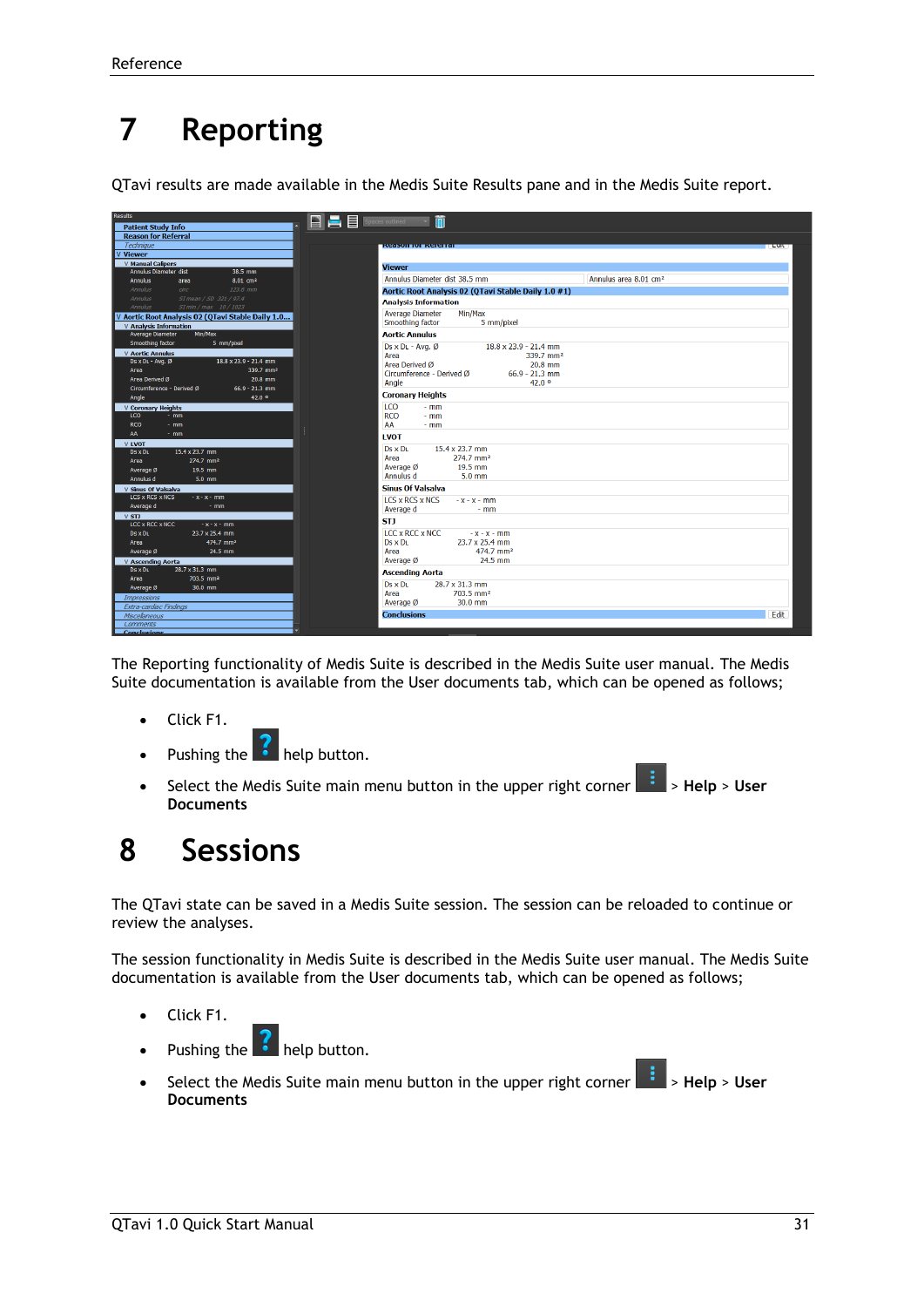## <span id="page-34-0"></span>Reference

## <span id="page-34-1"></span>**9 Shortcut Keys**

When you are working with QTavi, you can use several combinations of keys on your keyboard and mouse actions to quickly perform the following tasks.

| <b>Press</b>                               | To                                      |
|--------------------------------------------|-----------------------------------------|
| Layout                                     |                                         |
| F11                                        | Show or hide the workspace window panes |
| Image control                              |                                         |
| Middle-click and hold                      | Hide all graphics                       |
| Middle-click and drag, or<br>Ctrl and drag | Pan                                     |
| Ctrl+Shift and drag                        | Zoom                                    |
| Alt+Shift and drag                         | <b>Stack</b>                            |
| <b>Procedures</b>                          |                                         |
| A                                          | Create an area measurement              |
| D                                          | Create a distance measurement           |
| S, or                                      | Create a snapshot                       |
| CTRL+SPACE                                 |                                         |
| Esc                                        | Stop editing the procedure              |
| Delete                                     | Delete the currently selected procedure |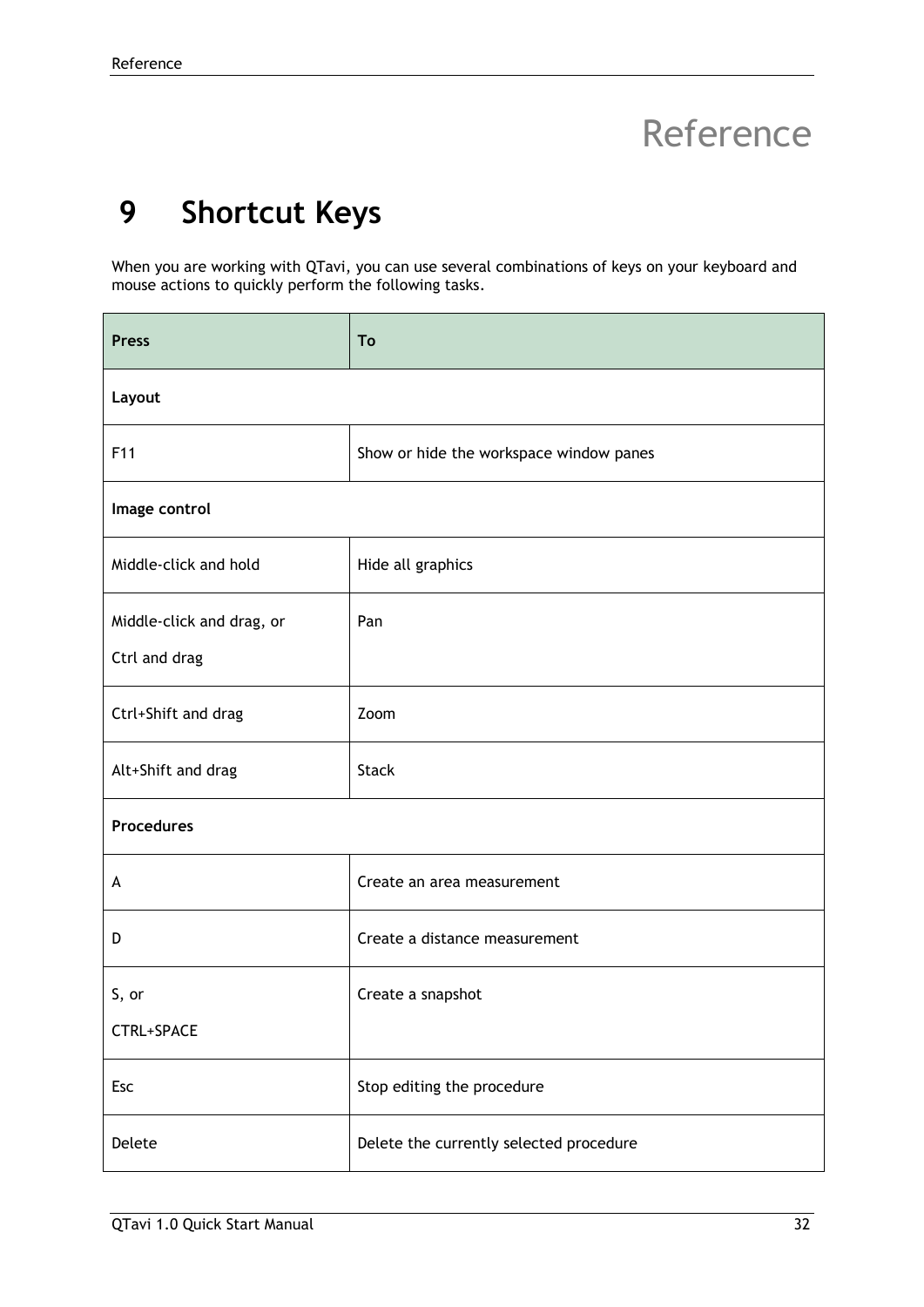| <b>Press</b>               | To                              |
|----------------------------|---------------------------------|
| SHIFT+Delete               | Delete all procedures           |
| <b>Navigation Controls</b> |                                 |
| <b>HOME</b>                | Display the first time point    |
| <b>END</b>                 | Display the last time point     |
| Arrow up                   | Display the previous slice      |
| Arrow down                 | Display the next slice          |
| Arrow left                 | Display the previous time point |
| Arrow right                | Display the next time point     |
| <b>CTRL+arrow left</b>     | Play cine backward              |
| CTRL+arrow right           | Play cine forward               |
| Esc                        | Stop playing cine               |
| Page Up                    | Display the previous series     |
| Page Down                  | Display the next series         |

## <span id="page-35-0"></span>**10 General References**

QTavi runs as an application in Medis Suite. Please refer to the Medis Suite user documentation for detailed descriptions of Medis Suite functionality.

Aortic Root anatomy references:

- RCO Right Coronary Cusps Ostium
- LCO Left Coronary Cusps Ostium